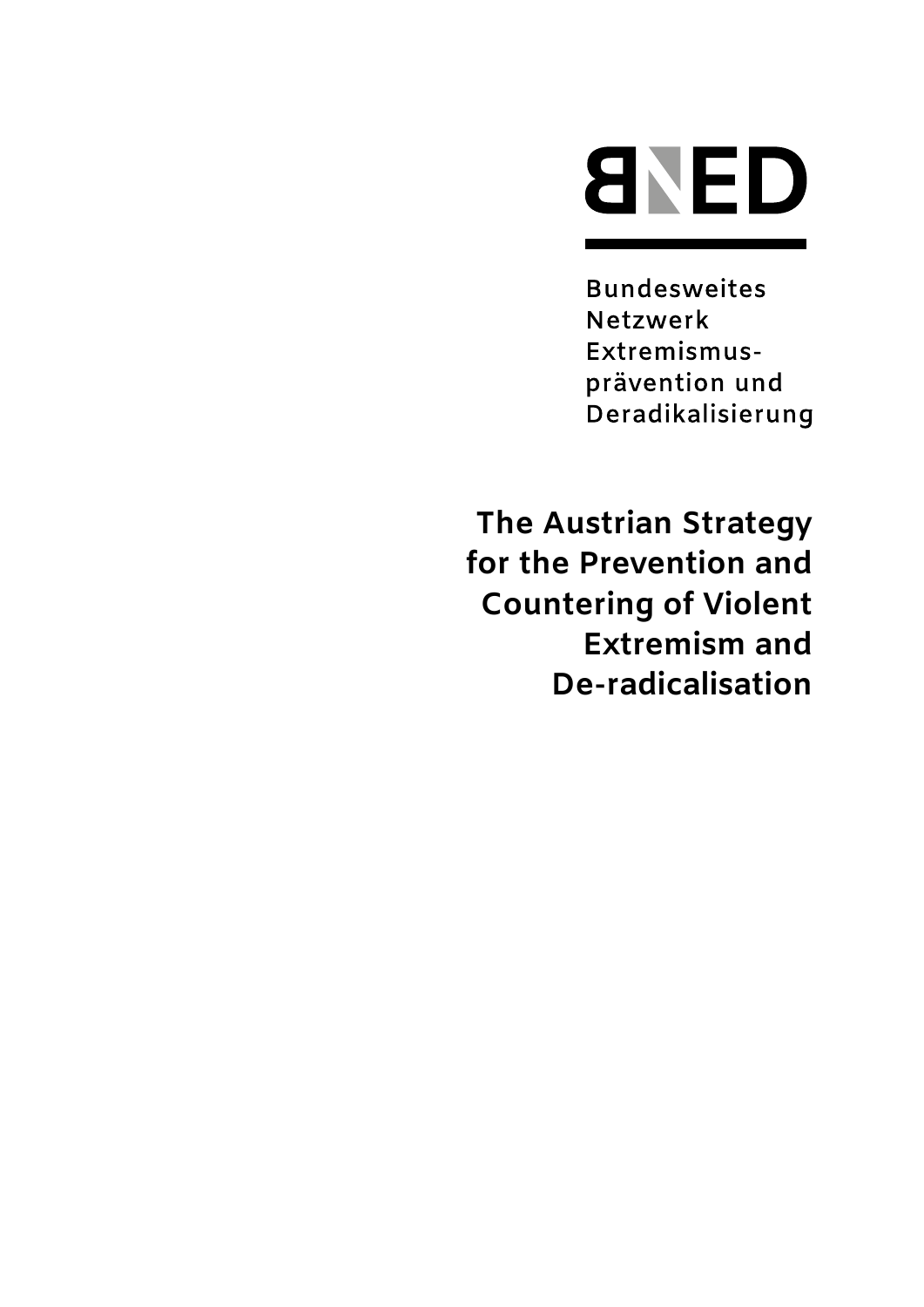Radicalisation and extremism pose a major threat for Austria, as they jeopardise the national security. For this reason, it is of particular concern to me in my function as Minister of the Interior to take appropriate and effective counter measures in this context.

In order to inhibit radicalisation from arising in the first place and to promote de-radicalisation, it is particularly necessary to enact preventive measures alongside the repressive measures, which are only taken when concrete threats arise. The Austrian security authorities have adopted a national approach in order to strengthen the interdisciplinary prevention and de-radicalisation measures.

The present "Austrian Strategy for the Prevention and Countering of Violent Extremism and Deradicalisation" marks a milestone in this context. It is the first time that a nationally developed and coordinated strategy on handling radicalisation and extremism is available. This strategy is intended to serve as an incentive and guide for all actors involved in prevention and de-radicalisation work in Austria.

The "National Network for Prevention and Countering Violent Extremism and De-radicalisation" (BNED), founded by the Federal Ministry of the Interior in summer 2017 and coordinated by the Federal Agency for State Protection and Counter Terrorism, marked the starting point for this strategy. The BNED provides an overview on the respective strategies and pools the single measures of all actors working in the field of extremism prevention and

de-radicalisation in Austria. Federal ministries, civil organisations and the federal provinces are the members of BNED.

The "Austrian Strategy for the Prevention and Countering of Violent Extremism Prevention and De-radicalisation" substantiates the "fight against subversive extremism and subversive radicalisation", as it is laid down in the government programme 2017-2022. It supports the development of interdisciplinary prevention and de-radicalisation measures in the fields of internal security and integration in Austria.

I am particularly pleased that around 70 members of BNED as well as experts from various areas of society have been involved in the preparation of this strategy. It is a testimony of the great willingness to address radicalisation and extremism at a national level and to meet these challenges together. The present strategy is an essential cornerstone in this context.

I would like to sincerely thank all actors involved in compiling this strategy and I look forward to our continued excellent co-operation.

### **Herbert Kickl**

Federal Ministry of the Interior



# **// PRE**FACE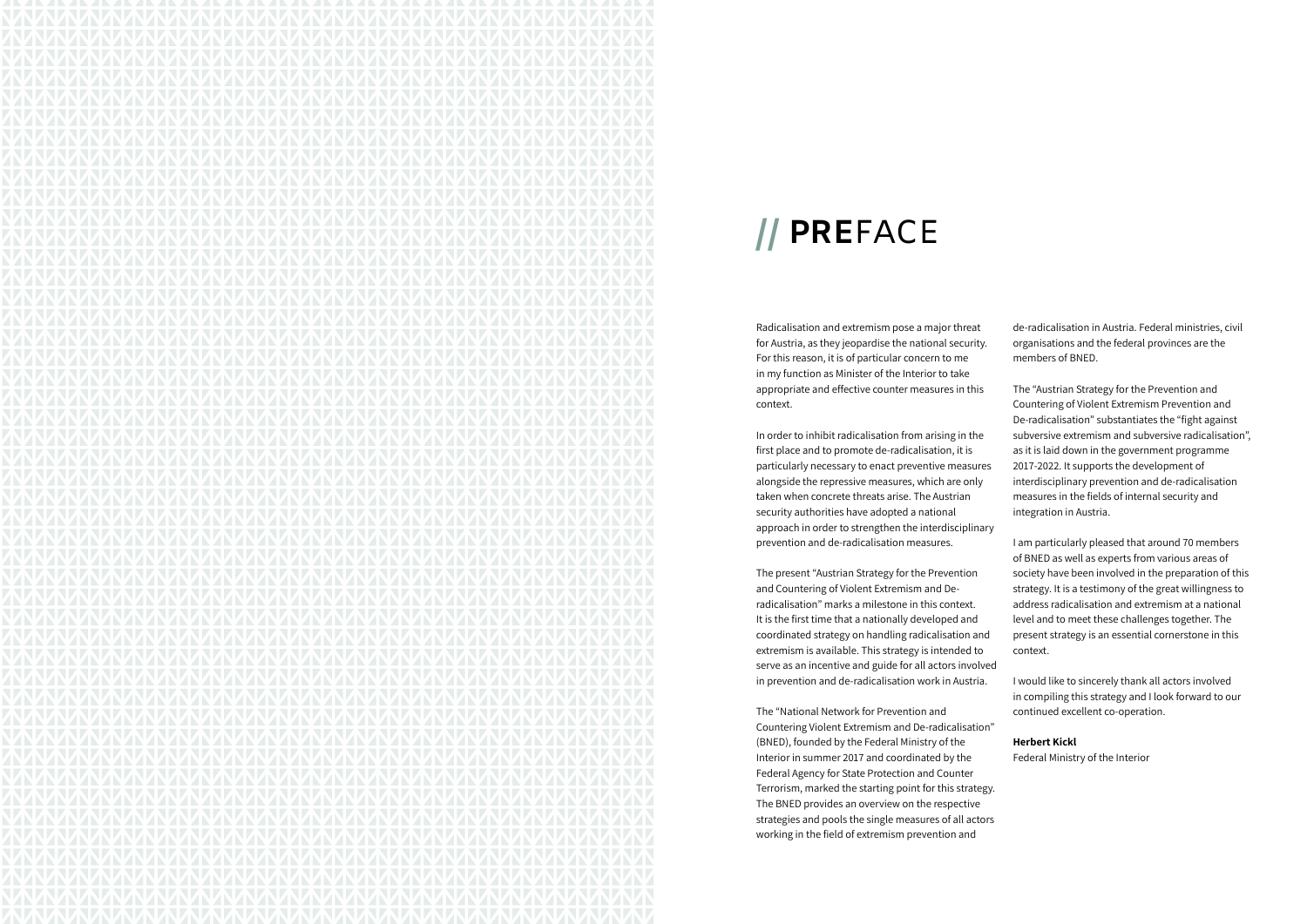

# **// HISTORICAL** BACKGROUND **In a reaction to growing radicalisation and**

**recruitment tendencies in Austria, an increasing number of prevention and radicalisation measures were taken in Austria over the last couple of years.** 

At the request of BNED members, the Austrian Federal Ministry of the Interior (BMI) in its function as initiator and coordinator of the network initiated a process aimed at developing an Austrian Strategy on "Prevention and Countering of Violent Extremism and De-radicalisation". This was the first measure taken by BNED. Compared to international standards, Austria is one of the few countries which had not had such an official PVE/CVE strategy. This situation has been changed by the present document. The fact that a large number of actors were included into the developing process emphasises the intention to view extremism prevention and de-radicalisation as an issue which concerns society as a whole.

One major step was founding the "National Network for Prevention and Countering Violent Extremism and De-radicalisation" (BNED) and including as many relevant players as possible, in order to regularly exchange views on current questions concerning prevention and countering of violent extremism as well as de-radicalisation work. It is the aim of this network, to establish and legitimise new measures throughout Austria by adopting a national approach. The present strategy is a general and broad approach meant to be a guideline and offer orientation to all Austrian actors dealing with the topics of preventing violent extremism and de-radicalisation. Based on the present strategy, measures for the most important aspects of Austrian prevention and de-radicalisation work will subsequently be substantiated, the aim being to reinforce the

This Austrian Strategy was developed in the course of a participative and transparent process involving

all members of the Federal Network interested in this task. Moreover, external experts from the fields of research, civil society, people with practical experience, organisations, etc. were integrated into the creation process.

strategic concept outlined in this present document by practical solutions.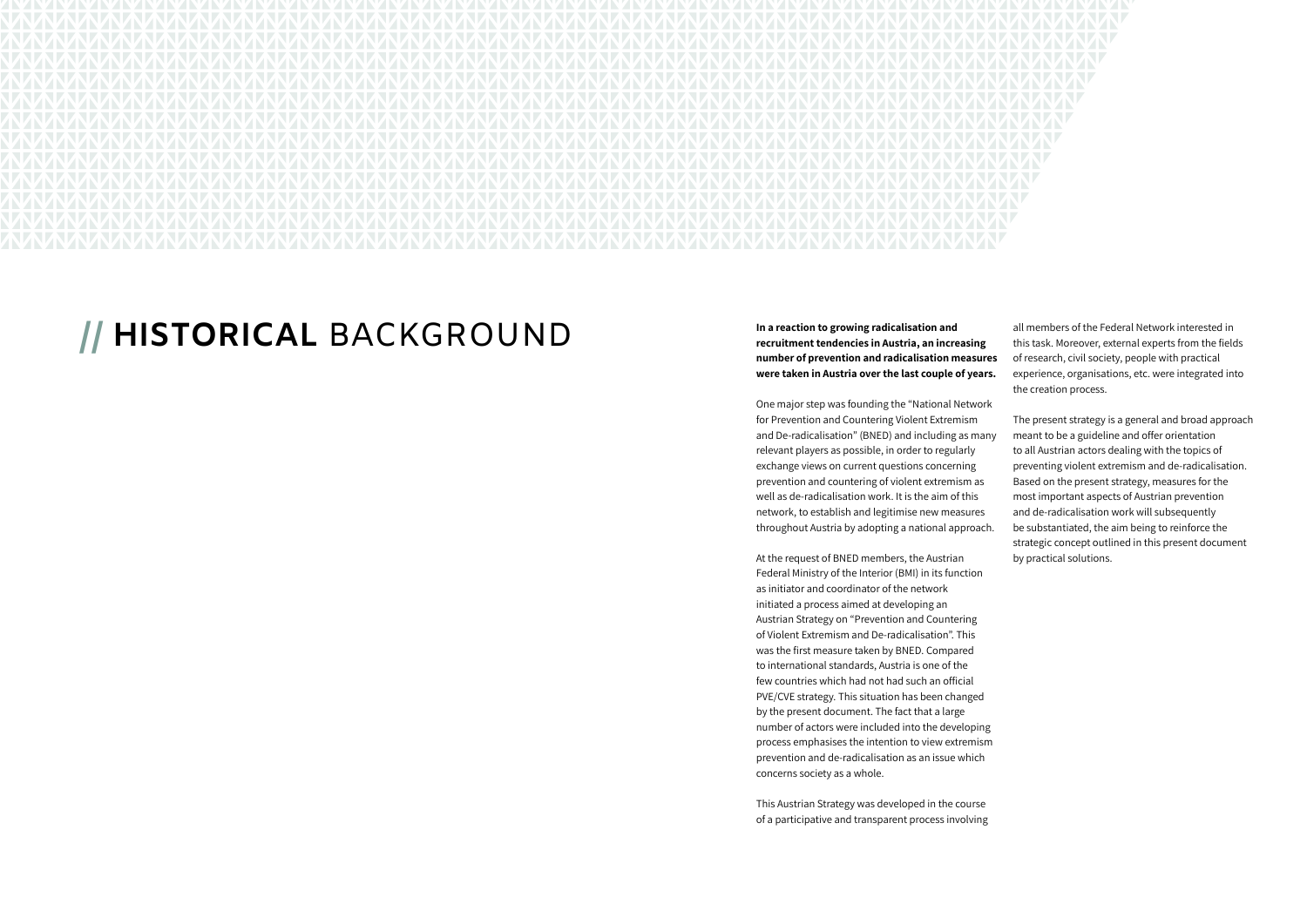

**// SUMM**ARY **The "Austrian Strategy for the Prevention and Countering of Violent Extremism and Deradicalisation" pools experiences and handling practices of various occupational groups who are familiar with the subject of "PVE/CVE and de-radicalisation" and it shall make a significant contribution to developing a responsible way of dealing with this topic. The present document concentrates on all forms of extremism and describes individual areas of activity that are particularly relevant for preventing violent extremism and de-radicalisation work.**

> Extremism originates from radicalisation processes which can make individuals susceptible to an extremist ideology, finally causing them to use violence as a means for reaching their goals. This challenge can be countered by PVE/CVE and deradicalisation, which are comprehensive tasks, since all forms of extremism strive to weaken democracy and the constitutional state and they mostly are co-dependent. Thus, in order to be able to meet this challenge, it seems absolutely necessary to find a solution involving society as a whole. It requires the co-operation of a large number of various players to be able to view and analyse the reasons for radicalisation from different perspectives and to resolutely counter them.

Successful PVE/CVE and de-radicalisation work in Austria is based on the fundamental principles of the constitutional state and must serve as the basis for all players involved. The essential basis in this

context are human rights and the protection of human dignity, the diversity of a democratic society and the values of coexistence negotiated within a society, such as respect, freedom of opinion, freedom from violence and a high level of individual freedom rights. Any ideology which approves violence and rejects human rights and democratic values poses a risk to social cohesion. Thus, the central focus for all players entrusted with extremism prevention and de-radicalisation work in Austria is to counter extremist tendencies with all determination, without undermining the guidelines defined in the present strategy.

When compiling the present strategy, Austria used a large number of international and EU recommendations for orientation. Exemplary in this context are the "United Nations Global Counter Terrorism Strategy" from 2015, the EU directive "Preventing Radicalisation to Terrorism and Violent Extremism: Strengthening the EU's Response" from 2014 and a "Policy Paper" by the "Radicalisation Awareness Network" (RAN) on the subject of "Development of a local prevention framework and guidelines".

The core concepts concerning extremism prevention and de-radicalisation were included into the strategy, based on international and European documents. The term "extremism" has been defined broadly and generally refers to all forms of extremism.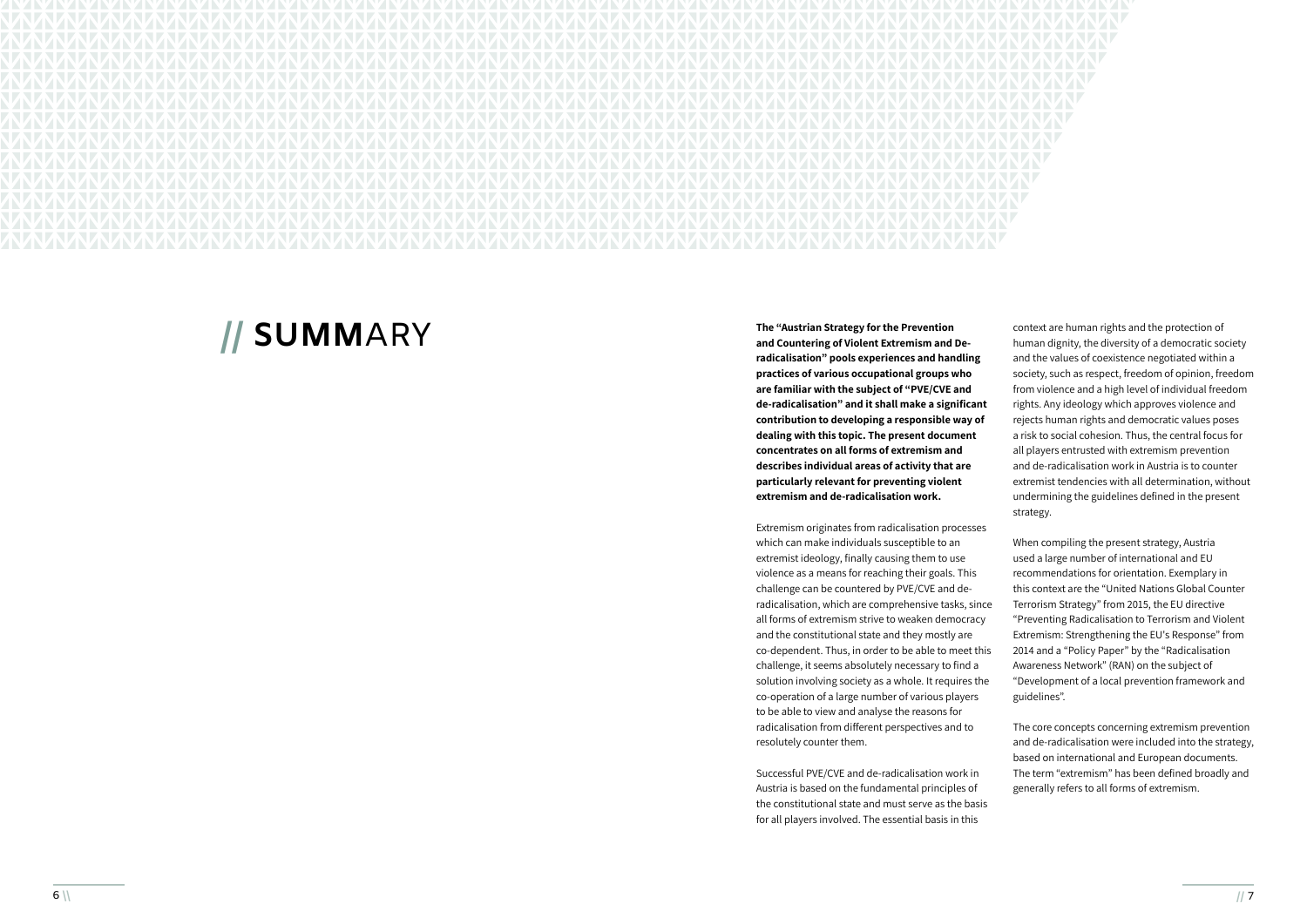

### **// SECURITY, THE PENAL SYSTEM AND RESOCIALISATION**

Violent extremism in all its manifestations poses a considerable threat to the Austrian society. Apart from the security authorities, which play a key role in repression, preventive measures have increased in importance. In order to reinforce the aspect of prevention, co-operation of all institutions relevant in this field is necessary. One essential objective of a macrosocial approach to fight extremism is the prevention of criminal acts and the containment of radicalisation processes preceding relevant offences, and thus, threatening social cohesion in Austria.

In order to guarantee resilience of the population and the state to radicalisation and extremism in the best way possible, it is necessary, on the one hand, to have national authorities, which, according to their protective function, effectively and proactively react to possible offences, so that the desired effect caused by extremist offences cannot be brought about. On the other hand, it is necessary to continue adopting the preventive macrosocial solution approach already initiated in Austria, alongside with practical methods offering individuals a way out of extremist environments.

### **// POLITICS AND DEMOCRATIC CULTURE**

Strengthening democracy and democratic awareness is one of the essential prerequisites for cracking down on extremism. Interest in social matters and

the possibility to take part in social processes creates a feeling of belonging to an open and democratic society. Such a society stands united against antidemocratic and extremist forces and has enough resilience to also meet the challenges of the future.

### **// CO-OPERATION AND RESOURCES**

In order to be able to counter extremist ideologies, networking and co-operation is not only necessary on an international level but also on the national level. Mutual solidarity and co-operation is needed between the federal government, the federal provinces and the communities. Responding to the challenge of guaranteeing a stable democratic society in order to maintain social peace means that this aim needs to be continuously pursued, a large amount of commitment has to be displayed so that the dialogue between all players involved is promoted.

Federal networks have proven to be appropriate for the exchange between the federal ministries, the federal provinces and some specialist bodies active across Austria. It would be a strong signal of co-operation and jointly assumed responsibility, if the federal government, the federal provinces as well as the cities and communities established the respective networks in the near future by formulating concrete objectives and establishing key activities in order to guarantee continuous and consistent extremism prevention and a targeted promotion of democracy and human rights. The resources

required in this context must be guaranteed on a sustainable basis. Moreover, spaces have to be created, where the players involved can exchange target-oriented information.

Setting up a central point of coordination against radicalisation and extremism would be an effective approach for offering the widest possible range of awareness-raising measures and trainings concerning radicalisation and extremism to a broad target group and to support individuals prone to radicalisation in the best possible way and in due time. There is widespread agreement that raising awareness concerning subjects like extremism and terrorism is the basis at all levels for taking effective counter measures.

# **// EDUCATION, LABOUR MARKET AND RESILIENCE**

Education, be it either formal or non-formal, can considerably contribute to making individuals more resilient to radicalisation and extremism. In this context, education has to be understood in a broader sense, as vocational training or the transfer of knowledge, since it offers the possibility to remove inequalities and to promote inclusion on the job market.

An inclusive education and labour market policy supporting individuals in their abilities and needs can provide disadvantaged individuals with adequate access to education, training and the job

market, and by doing so, can significantly contribute to the prevention of radicalisation and extremism. Moreover, increased promotion of qualification offers and employment promotion can create perspectives for disadvantaged, marginalised individuals and groups. Hence, the sense of social security and social integration is strengthened, which, in turn, removes the basis for politically radical arguments, making a contribution to combatting marginalisation that way.

# **// SOCIAL RESPONSIBILITY AND HEALTH**

When analysing the reasons for radicalisation, exclusion mechanisms based of a societal and structural nature have to be considered. Social responsibility and health comprise areas such as the labour market, professional education, the social security system, child and youth welfare, social work at schools, youth work as well as health promotion and health care. Likewise, different forms of discrimination, on grounds of an individual's sex or gender identity, sexual orientation, origin or religion are usually considered separately from each other. When countering radicalisation and extremism, it is important to specifically focus on these societal, social and health aspects.

# **// SCIENCE AND RESEARCH**

One of the essential objectives of prevention of violent extremism and de-radicalisation is to develop a responsible way of dealing with extremist ideologies and to pool the respective methods which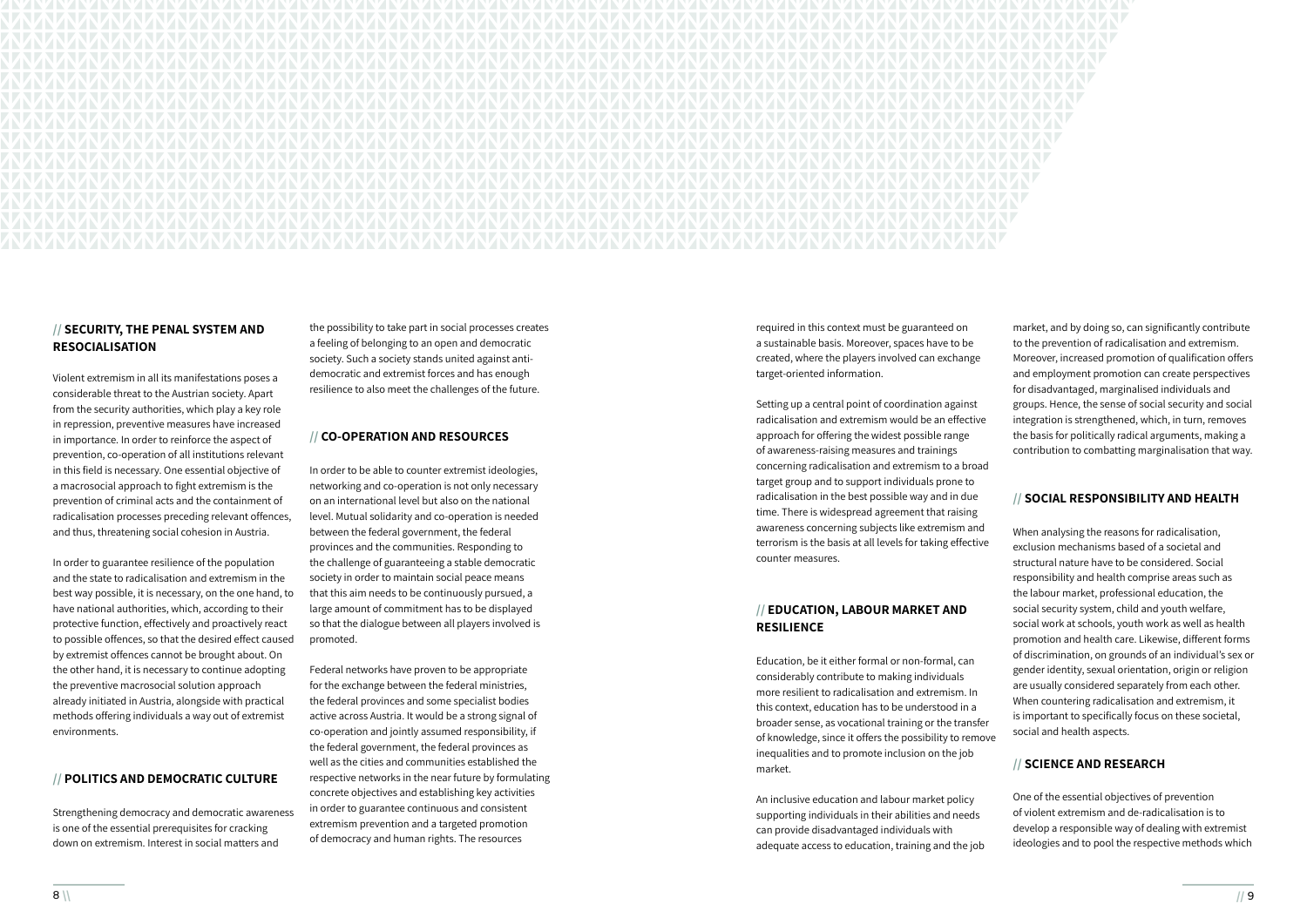

are based on experience and practical knowledge. It is important to continue to analyse extremist tendencies and their causes and to formulate joint solutions in order to adequately deal with this complex subject. Threats have to be specifically dealt with by applying secondary and tertiary prevention measures, without condemning and stigmatising individual groups of the population as a whole.

In order to be able to establish a systematic and interdisciplinary type of extremism research, which concentrates on a comprehensive examination of the subject fields identified and which is able to produce knowledge-based inputs for practical and political use, the respective structures need to be created first.

For this purpose, it could be useful to set up a publicly accessible data base on extremist organisations and relevant results in this context. However, another idea would be to establish an independent, scientific competence centre to better coordinate research activities and to use scientific resources and resources available to the authorities more efficiently.

### **// INTERNET AND THE MEDIA**

When analysing radicalisation processes, it becomes clear that the media promote these processes in many ways and can facilitate spreading extremist positions. Likewise, the media can be used for counter measures and alternative measures aimed

at the prevention of violent extremism and deradicalisation.

It is important to deal with extremist contents in various media in a competent way. Both, technical and sociopolitical measures have to be taken. For this purpose, international networks are required, since not only media providers but also some extremist players are active across borders. It is in this area that practical implementation, but also research measures must take a stand, in order to guarantee that the respective measures can take effect. In addition, the respective authorities and internet service providers need to interact in order to create standardised regulations, as far as the use of the internet is concerned. In this context, the focus shall not only be on the fact that the media increase their competence but also on increasing their responsibility.

### **// GENDER**

In the field of prevention of violent extremism and de-radicalisation, the role of gender equality is often regarded as only marginally important. Radical groups partly take advantage of this fact. Apart from that, societies with higher gender equality are more resilient to extremism. Hence, it seems to be crucial to dedicate more attention to this subject in the prevention of violent extremism and de-radicalisation work and to consider it as an interdisciplinary issue in all measures to be taken.

Over the last years, Austria has taken a large number of initiatives and has set various actions to counter extremism. Therefore, thanks to a broad understanding of prevention of violent extremism and de-radicalisation and a co-operative interaction between the civil society players, official institutions, security authorities and the federal provinces, we have arrived at an innovative and future-oriented approach. One of the essential prerequisites for successful prevention work is the successful cooperation of a large number of players. In the years to come, it will be important to establish and consolidate these structures in order to be able to continue to counter violent extremism by preventive, or, whenever necessary, by reactive measures.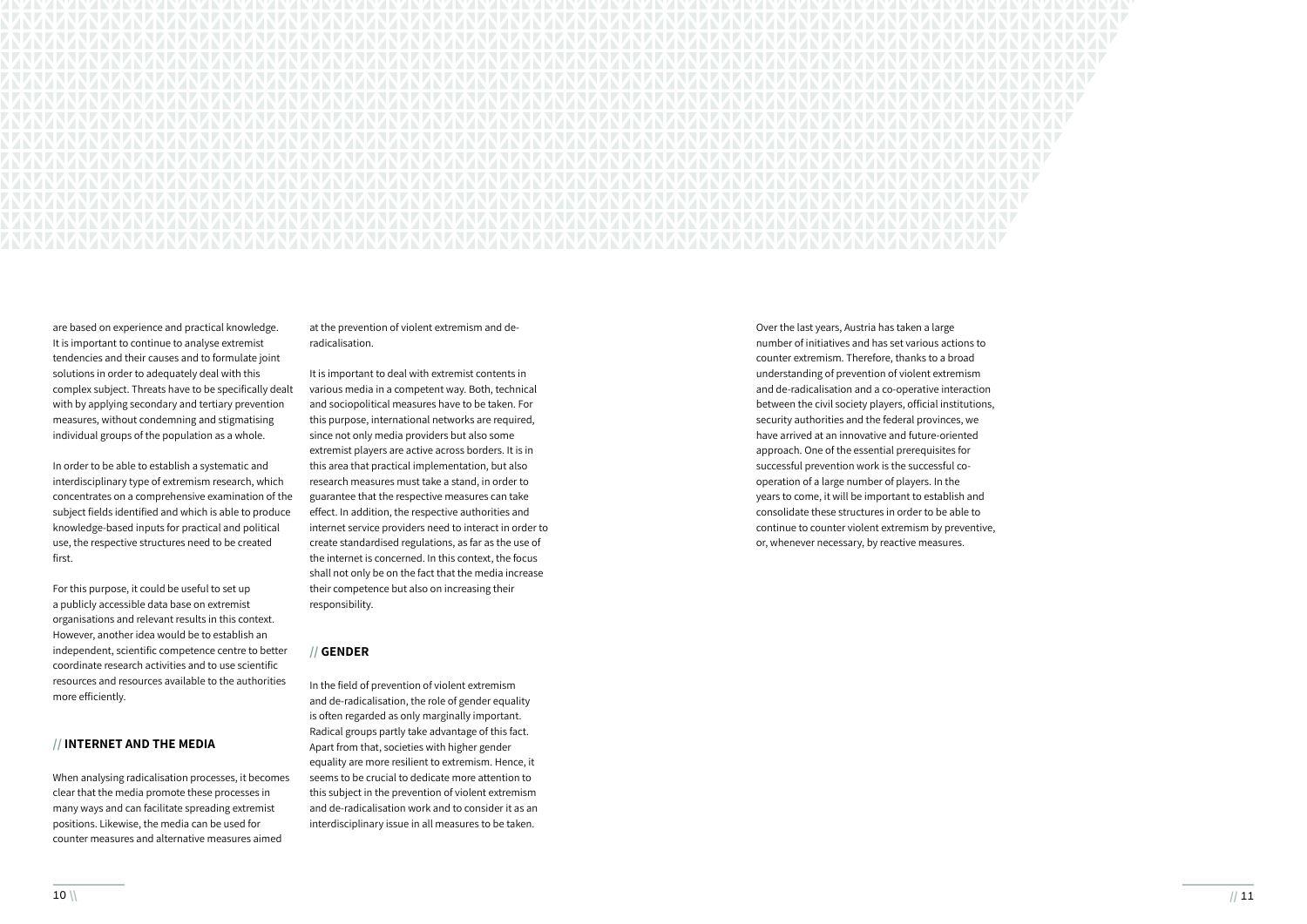

# // TABLE OF CONTENTS

| // HISTORICAL BACKGROUND |
|--------------------------|
|                          |
| // TARI F OF CONTENTS    |

| 1.2. Guidelines for prevention of violent extremism and de-radicalisation in Austria  16        |
|-------------------------------------------------------------------------------------------------|
| 1.3. International recommendations on prevention of violent extremism and de-radicalisation. 18 |
|                                                                                                 |
|                                                                                                 |
|                                                                                                 |
|                                                                                                 |
|                                                                                                 |
|                                                                                                 |
|                                                                                                 |
|                                                                                                 |
|                                                                                                 |
|                                                                                                 |
|                                                                                                 |
|                                                                                                 |
|                                                                                                 |
| 58                                                                                              |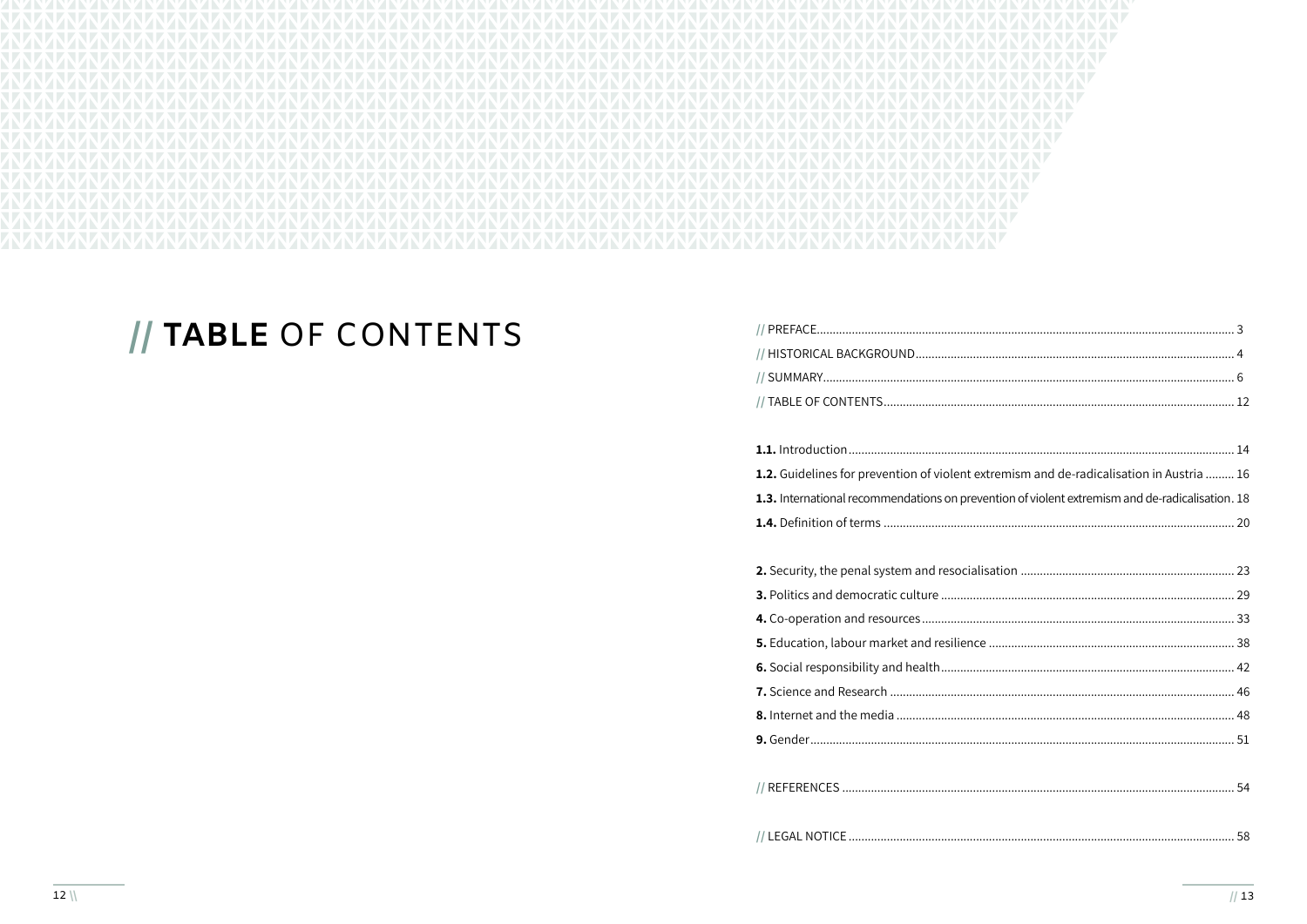

# **1.1. INTRODUCTION**

**Extremism in all its manifestations causes concern across Europe and is seen as a major challenge. The population, the constitutional system as well as the institutions and bodies of a democratic state and community can be impaired or paralysed by extremism, terrorist acts (as a method of extremist actors) and hate crimes.**

The "National Strategy for Prevention of Violent Extremism and De-Radicalisation" contributes to structuring and sustainably tackling this challenge. The present document pools the experience and handling practices of various occupational groups familiar with the topic of "prevention of violent extremism and de-radicalisation" and shall make a significant contribution to handling this topic responsibly.

# **// A MACROSOCIAL APPROACH AS A SOLUTION MODEL**

The starting point of extremism, in all its manifestations, lies within a radicalisation process. They make individuals susceptible to extremist ideologies and ultimately to violence as a legitimate tool for achieving their goals. When analysing these processes, it becomes evident that they are very complex phenomena, which always have to be regarded in the context of socio-economic and global-political factors. Security authorities,

individuals with practical experience in prevention of violent extremism and de-radicalisation work as well as scientists agree upon the fact that different influencing factors can mutually intensify radicalisation processes and affect their course. This is reflected in the wide variety of requirements imposed on prevention of violent extremism and deradicalisation work.

There is broad consensus that curbing extremism in all its manifestations and containing its causes pose a challenge not be met by repressive methods alone. On the contrary, numerous actors have to co-operate and such co-operation shall be based on a macrosocial solution approach. The aim shall be to analyse and evaluate extremist tendencies and their causes from different points of view and to formulate macrosocial strategies and solution approaches, which live up to the complexity of the topic.

The effectiveness of these strategies and approaches essentially depends on how and to which extent public and civil society institutions and organisations can be connected and if permanent, binding and target-oriented co-operation alliances can be established. The need for this endeavour exists at all levels of action as well as at the local and national level.

# **// PREVENTION OF VIOLENT EXTREMISM AND DE-RADICALISATION AS COMPLEX TASKS**

What all forms of extremism have in common is their negative attitude towards the democratic constitutional state. Fundamental democratic

Moreover, hostilities and a dichotomous pattern of "friend-enemy" provide the ideal breeding ground for

many ideologies. Their ideas focus on feelings such as fear, mistrust and rejection. Sustainable strategies and raising awareness in all sectors of society are necessary to reduce the operative ability to act and the geographical scope of extremist/terrorist associations.

principles, such as the plurality of interests, the multiparty system as well as the right to opposition are being negated. Extremist groups pose a particular challenge to the democratic order. These groups are based on anti-democratic ideologies, whose aim is to undermine democracy and social cohesion. Therefore, when analysing and developing strategies in the field of prevention of violent extremism and de-radicalisation, you cannot focus solely on individual manifestations of extremism. As a matter of fact, extremism is based on approaches and attitudes which are mutually dependent, which show reciprocal dynamics and which even provoke each other. Taking into account the similarity in character, it is thus necessary to select a broad term for extremism to contain radicalisation and extremism. In order to prevent subversive extremism, a holistic and macrosocial approach is ultimately required, integrating the inter-ministerial, institutional, administrative, non-governmental and scientific levels. This has to be taken into account when conceiving counter-measures. Security authorities, people with practical experience in prevention of violent extremism and de-radicalisation work as well as representatives from the field of science have determined numerous challenges and threats which are relevant for conceptualising and implementing future prevention and de-radicalisation measures in Austria. Therefore, it can be assumed that anti-democratic ideologies and attitudes will not lose their appeal in the future. Progressive radicalisation tendencies and an increasing number of recruiting attempts have to be viewed as a realistic scenario, regardless of any specific form of extremism. Particular attention must be paid to the fact that offences cannot only be committed by groups but also by radicalised single perpetrators, as it has increasingly been the case. Therefore, the population, the constitutional system as well as the institutions and bodies of the democratic state and community will continue to be confronted with scenarios in the future, calling for active counteraction taken as early as possible. These actions shall be taken on the premise of a macrosocial solution approach. The present strategy shall be regarded as a foundation for these actions and shall serve as a means of orientation.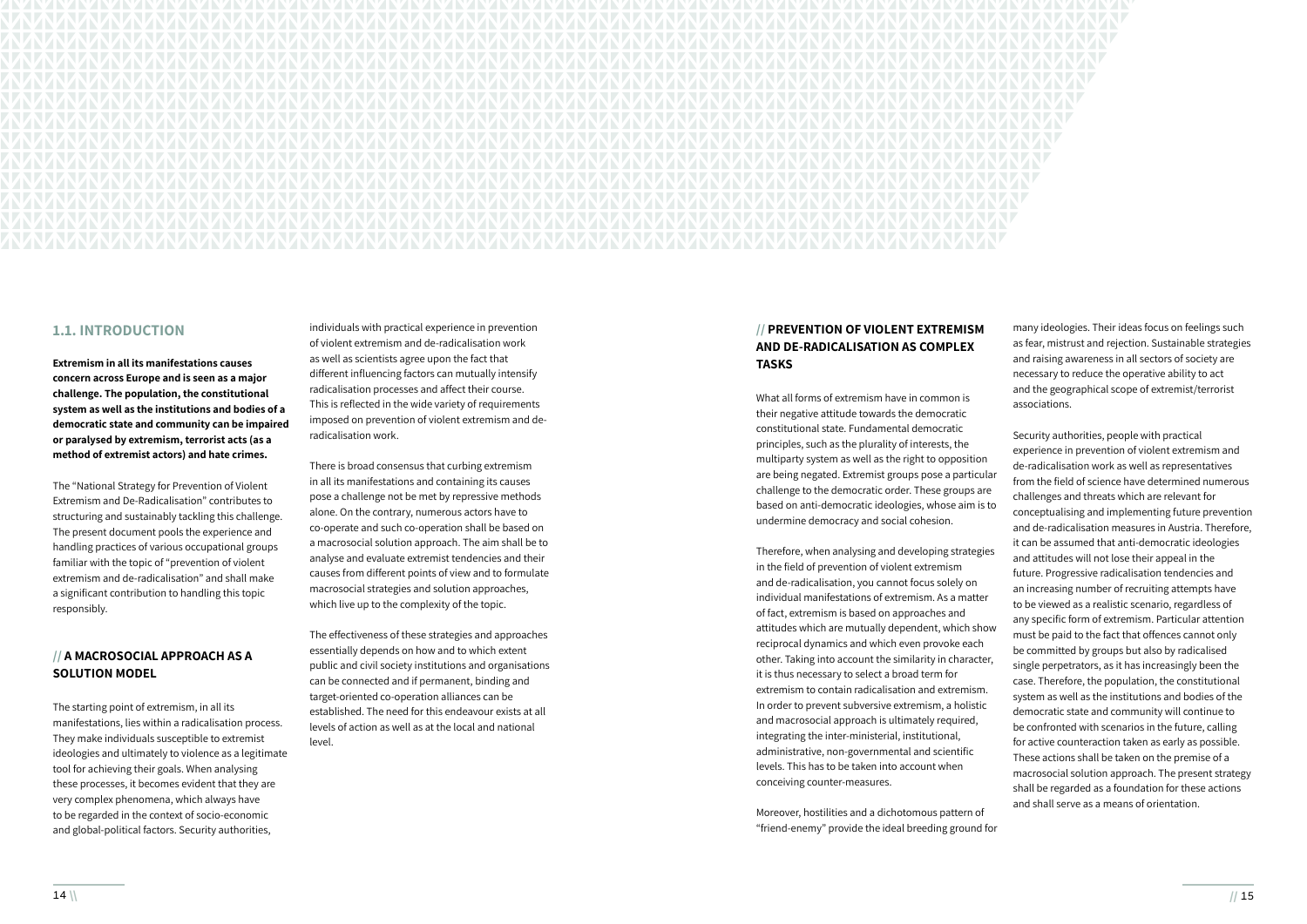

# **1.2. GUIDELINES FOR PREVENTION OF VIOLENT EXTREMISM AND DE-RADICALISATION IN AUSTRIA**

**In order to manage prevention of violent extremism and de-radicalisation work in Austria successfully, basic principles and guidelines need to be defined, which offer orientation for all players involved. In the following, it is intended to give an overview of the basic principles and guidelines which shall serve as a basis for the present strategy and for the implementation of concrete prevention and de-radicalisation measures in Austria.**

One of the biggest challenges for a democratic constitutional state is how to deal with antidemocratic (up to extremist) tendencies. In order to be able to counter such tendencies in our society, rules and mechanisms are required which make it possible to act against anti-democratic and extremist tendencies, without damaging the basic principles of the constitutional state.

The Austrian federal constitution and the constitutional values derived from it form the foundation for a peaceful coexistence in Austria. At the same time, basic principles like liberalism, the rule of law, democracy, the republic state, federalism and the separation of powers, but also fundamental values such as justice, respect, tolerance, gender equality and sociopolitical participation as well as ensuring social security are further central

prerequisites without which a democratic society cannot work.

Extremist tendencies often originate from a small minority within a society. However, under certain conditions, they can have the potential of radicalising large parts of society. If a society can firmly trust in its democratic system, this confidence can serve as a fundamental protective shield against extremism in all its various manifestations. If citizens are given the opportunity to actively participate in democratic processes, extremist tendencies can be proactively counteracted. For this reason, the overriding principles of prevention and de-radicalisation work must be to strengthen the democratic constitutional state and to safeguard the conditions under which it can work.

In their daily work, all players involved in prevention and de-radicalisation activities have to consider the guidelines outlined and sustainably comply with them.

# **// HUMAN RIGHTS AND HUMAN DIGNITY AS BASIC PRINCIPLES**

Human rights, as defined in the Universal Declaration of Human Rights<sup>1</sup>, and human dignity as it is laid down therein, form the normative basis for all societies which are based on social and liberal principles. They guarantee that the constitutional state is oriented towards the common good and

the needs of the population. Building on this, the protection and promotion of human rights and the respect for human dignity should be in the focus of prevention and de-radicalisation work. In this way, orientation is offered for all discourses and all macrosocial negotiation processes which centre around the preservation and promotion of democratic norms.

On the basis of human rights it is specified that group rights must not violate the dignity and rights of the individual and, thus, are subordinate to the rights of the individual. Conversely, this means that collective rights, which safeguard the dignity and the rights of the individual and promote his or her participation in society, are to be welcomed and protected. Children's rights<sup>2</sup> have a particular status. Promoting these central rights of children and young individuals, developing their possibilities of participating in and shaping social life and protecting children and young individuals are top priorities.

# **// IDENTITY, DIVERSITY AND AFFILIATION**

In a democratic society, diversity needs to be reflected and proactively promoted in all educational, social and security-relevant service sectors. This aim is to be pursued while bearing in mind that societal diversity requires jointly negotiated values and rules for coexisting, such as respect, freedom of opinion and freedom from violence, in order to promote a respectful, social coexistence and equal opportunities for all.

Issues regarding identity and affiliation are not only dealt with at a normative but also at a material-structural level. They are linked to social, economic, political and cultural possibilities of participation. A normative discussion on coexistence of individuals must also tackle the issues of inclusion and participation against the background of social inequalities, barriers and discrimination. In prevention of violent extremism and deradicalisation work, topics such as sensitivity and the significance of gender as an interdisciplinary issue have to be considered accordingly.

# **// CIVIL LIBERTIES AS A BASIS FOR COEXISTENCE WITHIN A SOCIETY**

Democratic, pluralist societies are characterised by a high degree of individual civil liberties which form the basis of our coexistence. Civil liberties can be restricted by the state authorities, in order to maintain public order and to ensure the security of the people. At the same time, the state authorities, in compliance with the principle of proportionality, are obliged to guarantee that the benefit of such measures outweighs the restrictions caused by them. Particularly, if the freedom of children and young individuals is restricted by certain measures, the focus must be on the children's well-being and the opportunities of development for children and young individuals.

<sup>&</sup>lt;sup>1</sup> Universal Declaration of Human Rights (A/RES/217, UN-Doc. 217/A-(III)) URL: http://www.un.org/depts/german/menschenrechte/aemr.pdf, 24/01/2018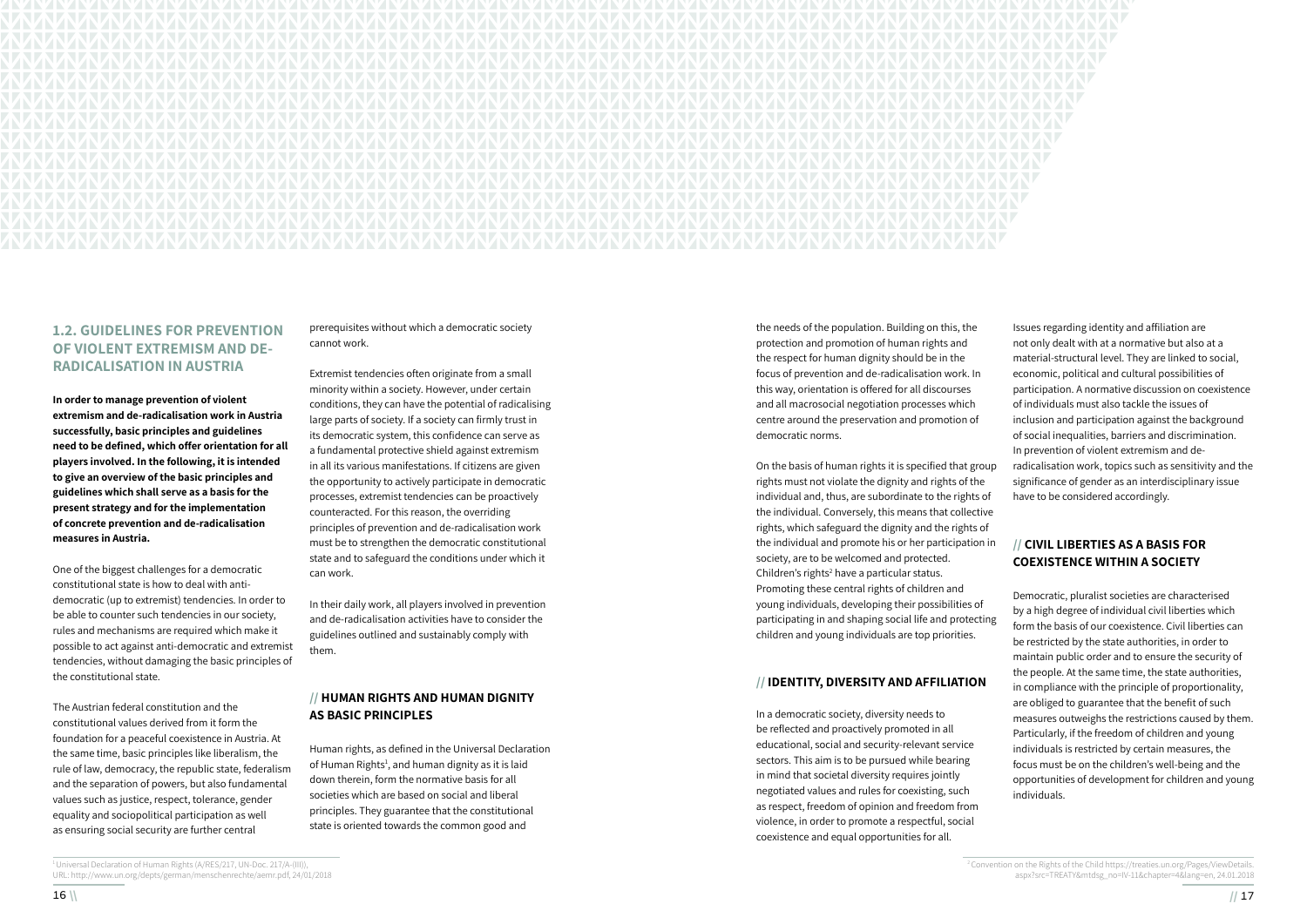

# **// DEVALUATION IDEOLOGIES AND GROUP-FOCUSED MISANTHROPY**

Any ideology which supports violence and rejects a society which is based on human rights and democratic values, poses a risk to social cohesion. Thus, any form of extremism must receive due attention. The focus of prevention of violent extremism and de-radicalisation work is not only on groups and individuals advocating violence, but also on individuals who advocate and spread tendencies which are racist, sexist or hostile to pluralism.

Group-focused misanthropy and devaluating attitudes form the breeding ground for extremism. They can assume disintegrating proportions, which might even threaten democracy. For this reason, joint efforts are needed at all structural and societal levels, in order to find solutions which can be used to effectively counter devaluation ideologies and ideologies of inequality. In order to contain these problem areas, specific measures in the fields of prevention, information and research as well as in the fight against the phenomena are required, among other things.

Freedom of opinion is the basic condition of any freedom and it is constitutive for a functioning democracy. Limitations on the freedom of opinion are to be set, when individuals or groups are being discriminated and degraded on grounds of certain characteristics. It must be seen to it that the rules

- the identification of influencing factors facilitating the propagation of terrorism;
- measures to prevent and combat terrorism;
- the establishment of national resources to prevent and combat terrorism as well as strengthening the role of the United Nations in this field;
- respecting human rights and the rule of law<sup>4</sup>.

of non-violent communication are observed in all public discourses and that the means for promoting them are reinforced. In order to render prevention of violent extremism and de-radicalisation work sustainable, the borders between verbal violence and the freedom of opinion should be clearly defined, explained, communicated and executed.

To summarise, the central guideline for sustainable prevention and de-radicalisation work in Austria shall be to decisively counter extremist tendencies while preferably including all relevant players, without undermining the basic principles of the constitutional state and the fundamental values derived from it.

# **1.3. INTERNATIONAL RECOMMENDATIONS ON PREVENTION OF VIOLENT EXTREMISM AND DE-RADICALISATION**

- The following points are included in the report:
- a suggestion for a common framework for structuring prevention and action points to develop a local strategy or an action plan;
	- practical advice on specific problems in the field of prevention;
- concrete practical experiences concerning the definition of problems and guiding principles, which, in the form of a "checklist", will subsequently support individuals doing practical work in developing their own action plans or strategies<sup>6</sup>.

**Over the last couple of years, an increasing number of countries have developed national strategies and action plans for the prevention of violent extremism and de-radicalisation. Therefore, numerous international and EU recommendations provide guidance to Austria with regard to establishing its own prevention and de-radicalisation structures3 .** 

As early as in 2014, the European Commission called upon member states to develop their own prevention strategies<sup>7</sup>. This demand is met by the

The "United Nations Global Counter Terrorism Strategy", which was adopted in 2015 and adapted in July 2016, constitutes an example in this context. The focus of this strategy rests upon four pillars:

<sup>3</sup> See, among others, "United Nations Global Counter Terrorism Strategy" (UNGCTS; A/70/674, dated 24/12/2015, also adapted in July 2016 (A/RES/70/291)); EU directive "The prevention of radicalisation leading to terrorism and violent extremism: reinforcement of the EU action" (15/01/2014); Communication of the European Commission "The prevention of radicalisation leading to terrorism and violent extremism: reinforcement of the EU action" (15/01/2014) as well as the policy paper of the Radicalisation Awareness Network (RAN) "Developing a local prevent framework and guiding principles" (November 2016).

At the European level, the most relevant directive in this context is the one from the year 2014, "The prevention of radicalisation leading to terrorism and violent extremism: reinforcement of the EU action". The document indicates that the responsibilities for designing and implementing measures to prevent and combat radicalisation lie with the member states, but that the phenomenon of radicalisation is, in many ways, supranational. This directive focusses, among other things, on the following recommendations for preventing radicalisation:

- prevention of radicalisation by consolidating expert knowledge,
- training in the prevention of radicalisation,
- development of exit strategies for violent extremism,
- closer co-operation with civil society and the

private sector,

- further research on radicalisation tendencies and evaluation of existing practices,
	- closer co-operation with partner countries to prevent and combat radicalisation within and outside of the European Union<sup>5</sup>.

In addition to these two official documents, the European Union published a policy paper of the "Radicalisation Awareness Network" (RAN) in 2016, entitled "Developing a local prevention framework and guiding principles". This document specifically highlights the importance of co-operating at a local level.

4 Translated from English; see UNGCTS, July 2016 (A/RES/70/291) : https://www.un.org/counterterrorism/ctitf/en/un-global-counter-terrorism-strategy,

<sup>25/05/2018</sup> 5 See communication of the European Commission, January 2014 http://www.europarl.europa.eu/meetdocs/2009\_2014/documents/com/com\_ com(2013)0941\_/com\_com(2013)0941\_de.pdf, 25/05/2018 6 See RAN strategy paper 2016: https://ec.europa.eu/home-affairs/sites/homeaffairs/files/what-we-do/networks/ radicalisation\_awareness\_network/ran-papers/docs/policy\_paper\_developing\_local\_prevent\_framework\_guiding\_112016\_de.pdf, 25/05/20187 7 See communication of the European Commission, January 2014: http://www.europarl.europa.eu/meetdocs/2009\_2014/documents/com/com\_ com(2013)0941\_/com\_com(2013)0941\_de.pdf. 28/05/2018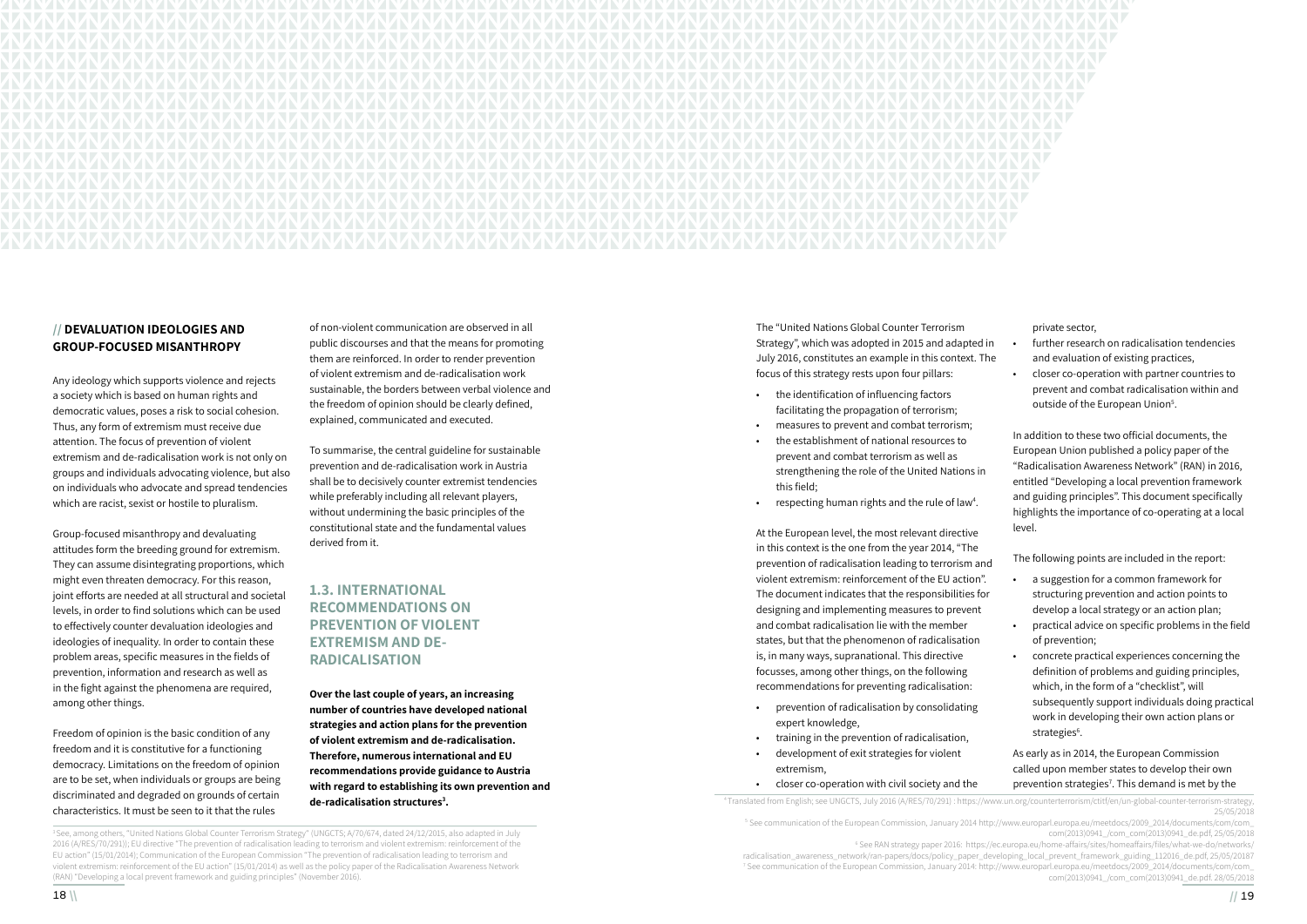

present document. Following international and EU recommendations, the topic of de-radicalisation and prevention of violent extremism cannot be analysed seperately for each member state. On the contrary, it appears expedient to continuously exchange views on this topic through co-operation within the international association and to create suitable networks in this context. The focus should not only be on the co-operation at the "policy level" but also on the promotion of co-operation between science and civil society. These demands and experiences form the basis and guidelines for the present Austrian strategy for the prevention of extremism and de-radicalisation.

# **1.4. DEFINITION OF TERMS**

**In the following chapter the essential terms relevant for the present strategy are defined. These terms are to be regarded as working definitions and are oriented towards European and international documents dealing with prevention of violent extremism and deradicalisation.** 

### **// RADICALISATION**

Radicalisation is the process of individual, cognitive and behaviour-based adaptation to a political,

- I. of seriously intimidating a population or
- II. unduly compelling a government or an international organisation to perform or abstain from performing an act or
- III. seriously destabilising or destroying the fundamental political, constitutional, economic or social structures of a country or an international organisation<sup>8</sup>.

religious or any other ideological world view aiming at bringing about fundamental changes in the classification system of a society. Radicalisation does not inevitably result in the use of violence and violation of the law. In a democratic state based on the rule of law, the mere conviction about a radical idea per se is not criminally relevant. Extremism often comes in when violence is used to push through an individual conviction.

### **// EXTREMISM**

The term extremism derives from the Latin word "extremus" meaning "utmost". "Extremism", thus, describes a political, religious or ideological attitude which has arrived at its "utmost" form. The aim is to completely change the classification system of a society. In order to achieve this goal, the use of violence and force is a legitimate tool in extremism. The present strategy does not list individual forms of extremism. In this way, it is made clear that it is essential not to focus on individual forms of extremism when implementing prevention and deradicalisation measures, but to always keep an eye on extremism in all its various manifestations.

### **// TERRORISM**

The term "terrorist act" refers to one of the intentional acts listed below, which, given their nature or context, may seriously damage a country or an international organisation and is defined as a criminal act according to national law, if it is committed with the aim

7 Siehe Mitteilung der EU-Kommission, Jänner 2014: http://www.europarl.europa.eu/meetdocs/2009\_2014/documents/com/com\_com(2013)0941\_/com\_ com(2013)0941\_de.pdf. 28. 05. 2018 **SCOUNCIL COMMON POSITION OF A SCOUNCIL COMMON POSITION** 8Council Common Position of 27 December 2001 on the application of specific measures to combat terrorism, 2001/931/GASP

### **// PREVENTION**

In the context at hand, prevention refers to the identification and conception of strategies and measures which aim at containing the risk of radicalisation and extremism.

# **// PRIMARY PREVENTION**

Primary or universal radicalisation prevention aims at reaching as many social groups as possible. The objective is to build awareness of the general risks of radicalisation among the target groups addressed. For primary prevention this means strengthening social security, democratic culture and human rights education. Primary prevention is not addressed to any specific target group.

# **// SECONDARY PREVENTION**

As for secondary prevention, this target group can be defined more accurately and support for challenging life situations is offered. This target group generally comprises individuals who are at risk of radicalising themselves and who engage with individuals showing the first signs of radicalisation. This target group has not yet committed any acts relevant to criminal law. That is why the aim is to consider the social, legal and the socio-psychological situations of the individuals concerned and to counter any violations of legal norms. On the one hand secondary prevention addresses the individual difficulties of these people, while on the other hand antidiscrimination training programmes are offered to the identified groups of individuals.

# **// TERTIARY PREVENTION**

Tertiary prevention is aimed at individuals having committed offences punishable under criminal law. The intent is to prevent them from resuming their extremist patterns of behaviour. This target group comprises, among others, individuals stemming from pertinent extremist environments and persons who want to leave this environment. Tertiary prevention aims at re-integrating and re-socialising individuals by offering social, legal and socio-psychological care facilities on the one hand and ideology-critical work and discussions on violent-extremist views of the

<sup>6</sup>Siehe RAN-Strategiepapier, November 2016: https://ec.europa.eu/home-affairs/sites/homeaffairs/files/what-we-do/networks/radicalisation\_awareness\_ network/ran-papers/docs/policy\_paper\_developing\_local\_prevent\_framework\_guiding\_112016\_de.pdf, 25.05.2018

siehe Mitteilung der EU Kommission, Jänner 2014: http://www.europarl.europa.eu/meetdocs/2009\_2014/documents/com/com\_com(2013)0941\_/com\_<br>
world on the other. com(2013)0941\_de.pdf, 25.05.2018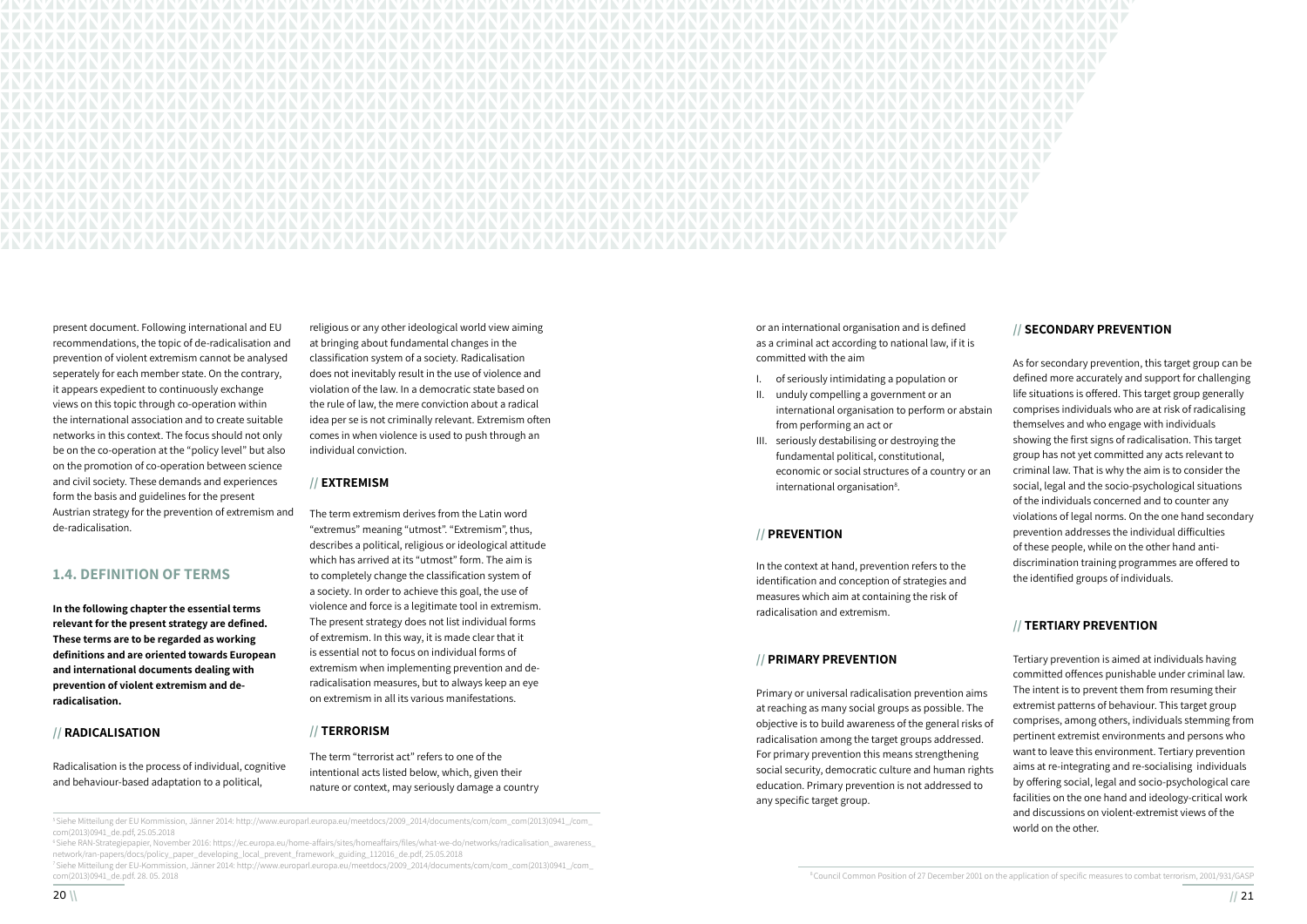

### **// DE-RADICALISATION**

De-radicalisation comes in, if the degree of radicalisation is very advanced and the risk arises that individuals endanger themselves and/or others. Efforts are made to initiate a dialogue with these people, to motivate them to accept changes and to trigger processes inducing them to distance themselves from ideologies.

### **// DISENGAGEMENT**

Disengagement rather refers to the behavioural than to the cognitive level and signifies dissociation from extremist or terrorist activities.

### **// ALTERNATIVE NARRATIVES**

Alternative narratives are positive alternatives to extremist propaganda. They primarily aim at deconstructing or at de-legitimising extremist narratives.

# **2. SECURITY, THE PENAL SYSTEM AND RESOCIALISATION**

# **// THE MEANING OF SECURITY AS A CENTRAL TASK OF THE STATE**

# **// THREAT ANALYSIS WITH REGARD TO RADICALISATION AND EXTREMISM**

**Security is a fundamental human need. As it is the case with all basic needs, it only acquires individual meaning, if it is non-existent or severely lacking. The prosperity and quality of life of a society considerably depend on the security prevailing in a country. Social security, social justice and the protection of fundamental human needs are prerequisites for social peace in a society and can, therefore, be essential resilience factors against radicalisation and extremism.**  For this purpose, on the one hand measures to avert dangers are required. The threat analysis forms the respective foundation for managing the use of means and resources and for a crisis-proof management structure of the state. On the other hand an increased focus should also be put on the psychological component when conveying a sense of security. This component substantially influences the way dangerous situations are being dealt with. In addition to this, and by providing objective information, the threat analysis shall also oppose false, socially effective narratives, which can lead to an inaccurate threat assessment, followed by fighting the wrong causes. challenges the state needs to tackle. Long-term trend descriptions provided by the Austrian security authorities dealing with security-related developments indicate a growing polarisation and fragmentation of our society. These circumstances can provide the respective breeding ground for radicalising groups, which are also prepared to use violent extremist methods to articulate their goals. An increasing number of social tensions, disenchantment with politics, ethnical conflicts within the society, challenges posed by local separatist movements (mostly in the urban environment 9 ) and the acceleration of change processes caused by digitalisation (e.g. filter bubbles, parallel societies, objective facts or pseudo-truths) all are manifestations of this development. On the one hand globalisation increases the importance of internationality and its consequences on daily life, but on the other hand, it also leaves parts of the society with a feeling of powerlessness and being on the losing side. Another trend to be observed concerns the dwindling role of the state vis-à-vis its own society. This role could partially be taken on by other actors.

Violent extremism in all its manifestations poses a considerable threat to the Austrian society. Timely detection and aversion of threats, which can be posed by radicalised individuals or groups, are the

9 Developing so-called "No Go Areas", to which public organisations and security authorities do not have any access (or just restricted access). These areas can be based on an ethnic background or a(n) (organised) criminal background. In most cases, it is a mixture of both.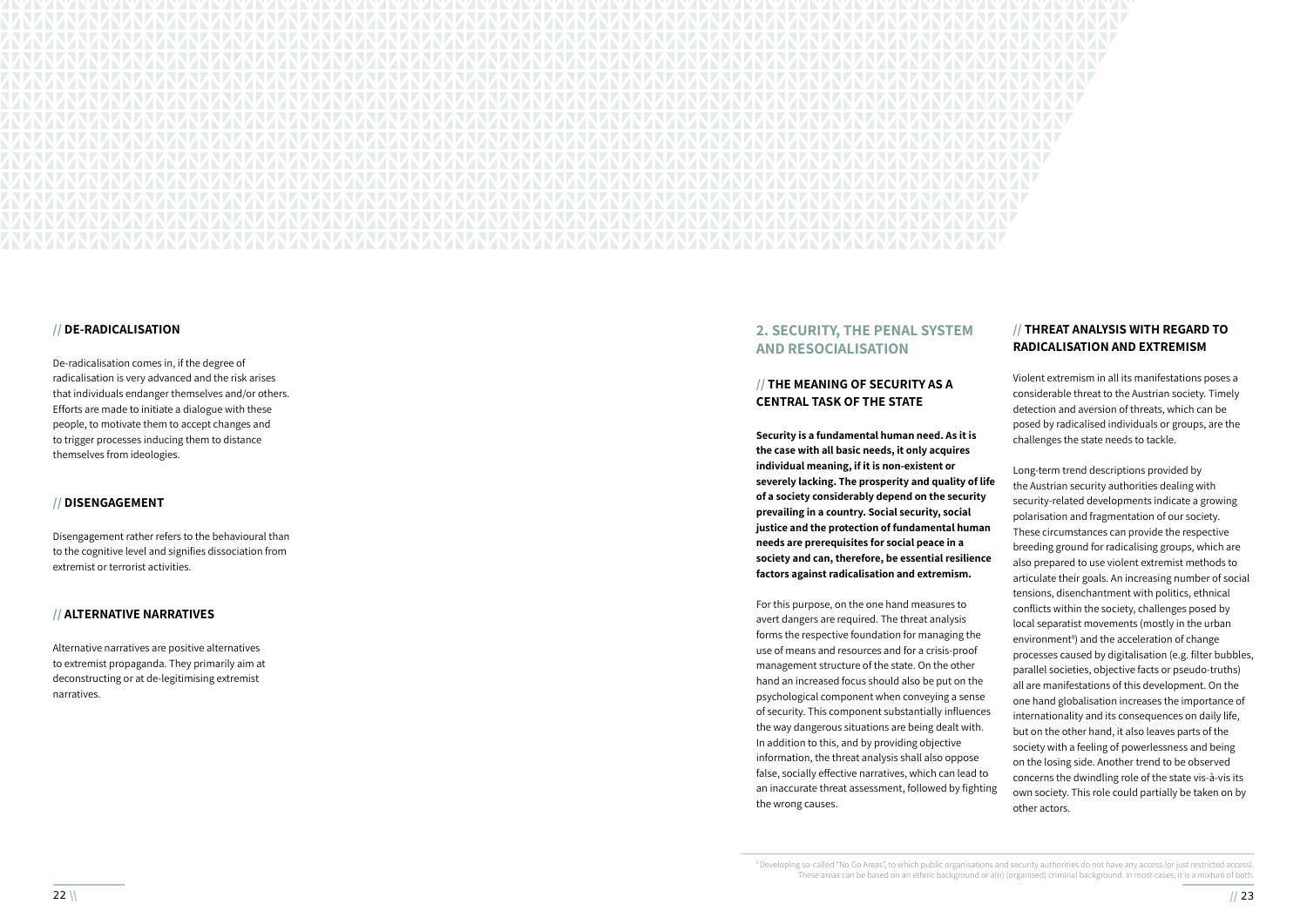

The polarisation perceived in public discourse is particularly relevant in terms of security and is one of the increasing challenges for the entire Austrian society when it comes to maintaining public peace, order and security. Continuous analyses and preventive measures adapted to the latest development tendencies are required to successfully deal with these developments also in future.

When analysing and planning measures, it is essential to comprehend the phenomenon of extremism at a social and individual level. The concrete danger always emanates from individuals; they either instrumentalise other people or carry out acts of violence themselves.

In the radicalisation process of an individual, numerous aspects play an important role, which can also be highly influenced by external actors<sup>10</sup> and an individual's social environment. Therefore, a reflective discussion about the topic of security in Austria cannot be held without addressing the external influences and the social situation in Austria.

# **// PREVENTION AS A TOOL FOR THREAT MITIGATION**

Alongside classic repressive measures taken by a state, which are specifically used to avert danger and to minimise the damage, prevention as an instrument has assumed an increasingly important role being an additional tool for mitigating the threat potential. As a consequence of structures which are perceived as being more and more motivated by politics and ideologies and which are formed apart from public and democratic processes, it has become increasingly necessary to implement an additional number of prevention measures to avert radicalisation and recruitment processes. In recent years, this approach has been progressively adopted.

Prevention work has to be based on the approach of thinking globally and acting locally, as the borders between internal and external security become increasingly blurred. Security agencies, which due to statutory regulations are assigned the task of safeguarding public peace, order and security, continuously monitor and analyse the security situation outside of Austria and in Europe in order to be able to offer appropriate responses to threats.

An effective threat prevention is only possible, if radicalisation and extremism are dealt with at a national ("Whole of Government Approach") and/ or macrosocial ("Whole of Society Approach") level. The Austrian security authorities have considerable interest in regularly exchanging views with as many actors from the field of prevention of violent extremism and de-radicalisation work as possible in order to ensure a high degree of quality when processing this subject matter.

# **// TAKING MACROSOCIAL ACTION AGAINST RADICALISATION AND EXTREMISM**

The sustainable achievement of goals requires a number of national measures, which are entrenched in different governmental and non-governmental sectors. At the same time, target-group oriented and awareness-raising measures promoting a better understanding of violent extremism play a central role, but so do specific interdisciplinary, crossideological and multiprofessional de-radicalisation measures adopted by qualified professionals.

10 These external actors (states, state-like and other organisations disposing of instruments of violence and having violent potential) are to be allocated outside of the Austrian society and they want to fight it, no matter the national territory they are currently in. Thus, every actor taking action against the Austrian state and its society in a structural fashion is to be regarded as an external actor.

The essential goal at the individual level is to detect and stop the propensity to violence. Individually tailored decisions on implementing support measures and necessary coercive measures are essential. When implementing individual measures, it is important to evaluate the resource- and solution-oriented approach and to bear in mind the perpetrator-victim-issue.

Individuals who do not have sufficient and complete access to the economic opportunities in our society and who do not have a determining influence on society are particularly vulnerable to being compromised by extremism.

However, education and the possibility to participate alone do not guarantee that individuals do not become radicalised. There are many current and historical examples proving that extremist groups are also led by educational elites.

- Individuals who have already attracted attention due to their divergent and dangerous behaviour, with regard to extremism, need to be provided with an individually tailored support service as early as possible. This support service shall offer the possibility to work on their criminal behaviour and shall provide them with perspectives and alternatives to their actions so that they can live their lives according to the principles of the European Convention on Human Rights.
- Tertiary prevention can only be successful, if essential protective factors for social rehabilitation and/or reintegration are provided and reinforced.
- In order to reach these goals, a professional and interdisciplinary approach is required as well as a qualified and interlinked staff. A continuous and transparent exchange between the professionals involved and of their observations is an essential prerequisite for reducing further delinquencies. Strengthening the resources and pinpointing risks seems to be the essential task and in order to complete this, a deliberate use of primary, secondary and tertiary prevention is required as well as a clear understanding on the part of the institutions concerned and interdisciplinary thinking on the part of the stakeholders. In addition to this, working in a connected work environment and being familiar with the tasks, orders and objectives of the other institutions also is beneficial.
- A fundamental prerequisite for a successful prevention of radical and extremist tendencies is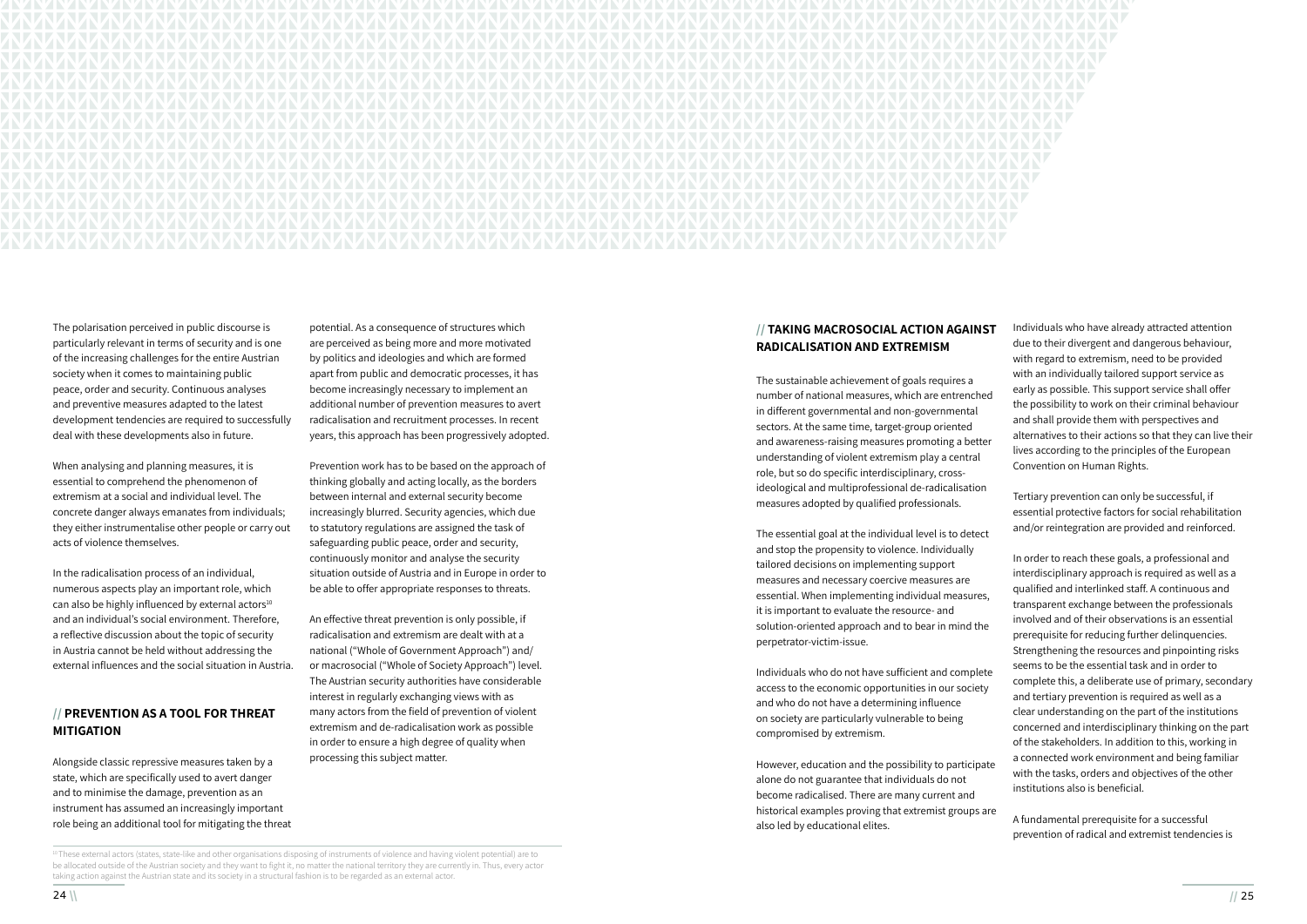

offering people perspectives, enabling them to participate in social standards. Social security can only be established, if the goal of our society is inclusion and the necessary future perspectives are offered to arrive at this aim. At the same time, it has to be ensured that the perspectives offered are also accepted.

# **// THE PENAL SYSTEM AND SOCIAL REHABILITATION**

Compared to the rest of Europe, the Austrian legal situation and jurisdiction set forth that individuals who are detained for having conducted (or attempted to commit) offences relating to extremism and terrorism are dealt with relatively strictly. The number of individuals detained (in provisional detention or in prison) for the most relevant extremist offences (pursuant to § 278b to f and 282a of the Austrian Penal Code) has constantly been increasing and poses new challenges for the Austrian law enforcement authorities. Nevertheless, the members of this group amount to less than one percent of all prison inmates (as of July 2018), which is a manageable number.

Also, the reports and convictions for National Socialist reactivation pursuant to the National Socialism Prohibition Act have increased over the last couple of years and hate and slander have not only become a pressing problem on the Internet. The amount of support services provided for individuals

sentenced to conditional imprisonment shows that, compared to other extremist manifestations, there have been significantly more convictions pursuant to the National Socialism Prohibition Act.

It is also relevant for the penal system to know the reasons for radicalisation and the formation of cognitive and violent extremism. Ultimately, appropriate de-radicalisation and dissociation measures (in the sense of "disengagement") can only be taken, if reliable scientific answers to these questions exist. Especially dissociation measures must be of particular importance for the penal system, as their goal is to ensure the legal conduct of the convicted offender following his or her release from prison. Alongside the numerous challenges posed by detainees accused or already convicted for extremism motivated offences, a major problem is constituted by the fact that detainees in general are more responsive to extremist patterns and systems of interpretation.

Prisons are always institutions in which risk factors tend to culminate. At these institutions, troublesome individuals are detained under difficult conditions, which are often also partially caused by the large share of foreign detainees (over 50 % in 2018). For this reason, prisons always have to be seen as critical locations with regard to radicalisation and the formation of cognitive or violent extremism and they are significant areas of recruitment. Even though it cannot be assumed at the moment that radicalisation in prisons is numerically relevant, appropriate secondary measures always have to

be taken in the preliminary stages, apart from deradicalisation and dissociation measures, although they have comparatively little influence.

Even though experience has been gathered within the penal system over the last decades of how to deal with political extremism, various forms of religious extremism sometimes still pose new challenges. As extremists do not form a homogenous group in prison either, the motivation and problem areas to be taken into account when developing de-radicalisation and dissociation measures are manifold. That is why the individualisation principle has to be applied in the penal system, insofar as possible and appropriate. Since neither general crime-conducive factors can already provide sufficient explanations for radicalisation processes nor can the mere establishment of correlations between social or socio-economic prerequisites and the different manifestations of cognitive and violent extremism in its own right form a solid basis for differentiated and specific counter-measures.

Especially in prison environments, the vast majority of individuals show a certain type of characteristics or a combination of characteristics, which is why concepts following the disintegration theory (marginalisation, alienation, discrimination, etc.) only have a subordinate explanatory value. With particular regard to the role of the political and/ or religious ideology and the significance of group dynamic processes, an ideographic theory, a pattern of the conditions and/or a case concept have to be developed for every single detainee as a basis for any further action. The determination of the necessary security measures shall also be included.

The aim is to adopt an individualised approach with a differing indication, whereas the individual decisions concerning the indication always depend on the estimated danger the respective detainee poses (no binary characteristic, but a continuous, multidimensional one). Particularly with extremist detainees with very distinct risk features, being expressed in different areas of life, prisons are required to provide interdisciplinary team work

- on the common basis of the case concept. A professional co-operation between the judicial police and the specialist departments as well as through the support of external experts and centres providing follow-up support, alternatives to the extremist explanation and indoctrination patterns have to be presented, offering an escape from fatal group dynamics.
- However, it always has to be considered that alleged or real injustices and experiences of helplessness or humiliation can easily be seen as a confirmation of a personal and/or structural disadvantage experienced due to an ideology, giving rise to an acceleration of concepts of the enemy on the part of the detainee. Such a momentum can effect and impede the efforts made for social rehabilitation even until after an individual's release from prison or custody.
- However, it is in any case essential to acknowledge that acquiring a full understanding of deradicalisation and taking into account all forms of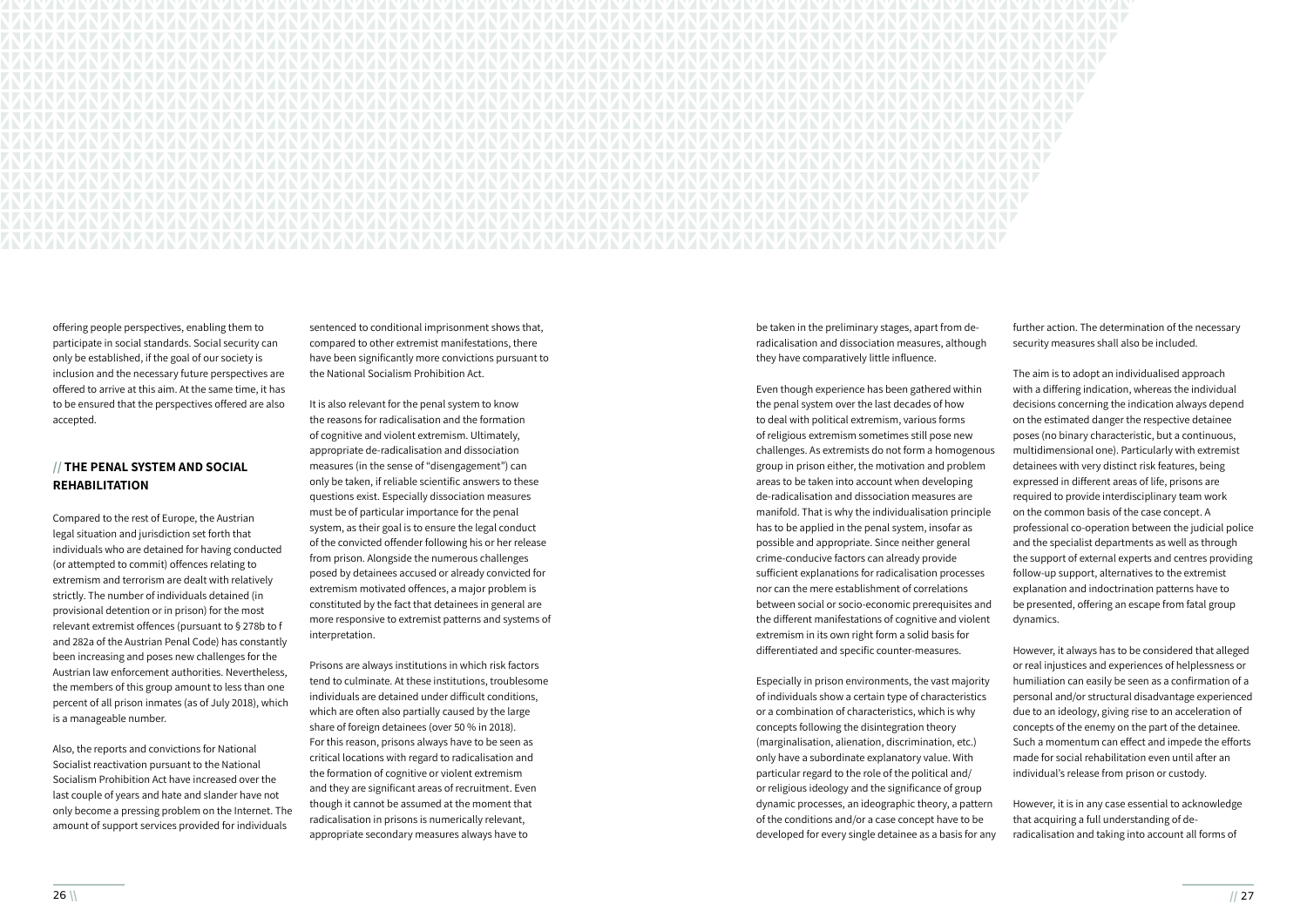The key components for a successful and sustainable strategy against radicalisation in prisons are:<br>• a functioning security system in prisons



extremism is vital. In order to contain all forms of extremism, measures in the field of early detection, prevention and de-radicalisation aiming at disengaging the structures are especially important.

- ("dynamic security");
- functioning information systems within and outside of prisons;
- continuous education and training of prison guard officers;
- de-radicalisation and general education programmes offered to detainees at risk in the context of prevention work;
- 
- multidisciplinary support services;<br>development of positive perspectives for the time following the release from prison;
- a structured and fair co-operation with other departments and other relevant stakeholders (pertinent counselling centres, parents, relatives, probation service, etc.);
- co-operation at a European and international level;
- risk management (approved instruments for risk assessment for an early detection of radicalisation processes).

Regarding any measures taken in prison, you have to bear in mind that it is limited to the time of the prison sentence and is adopted in a closed system, which is almost completely sealed off from additional influencing factors existing in life outside of prison.

Depending on the extent of the sentence, being proportionate to fault and the crime committed, processes of change can at best only be initiated. Thus, sustainability is the goal to be achieved in this context.

Therefore, a close co-operation with institutions, especially the probation service, during the early preparation for the release from prison is essential, in order to ensure a smooth transition from prison into a life in freedom. Early involvement of the probation service makes it possible to plan measures to reinforce norms as well as to stabilise de-radicalisation for the time following the release from prison (e.g. social net conferences). In this way, stable, social and existential structures can be developed being there for the individual on his or her return into life in freedom. This is especially important for this group of people, as due to strong stigmatization, they encounter major obstacles when accessing resources. After their release from prison, their decision to opt for extremist ideologies may be connected with an unsuccessful social rehabilitation following their release from prison, especially if they had negative experiences on the labour market.

As further support of detainees can only be ensured in the case of a conditional release, it is of utmost importance, with regard to the release from prison, to carefully consider how the goal of sustainable disengagement on a case-by-case basis can be reached best: Either by serving the full sentence or by a conditional release with the possibility to also attend to the detainee after his or her release

from prison for the determined duration of the probationary period.

In the context of prisons and social rehabilitation, developing positive perspectives together with the individual at risk of being radicalised is of particular importance. Experiencing an increased sense of marginalisation and feeling excluded can make the respective individual opposed to society even more strongly and he or she can be moved towards radicalisation once again.

# **3. POLITICS AND DEMOCRATIC CULTURE**

**When dealing with growing radicalisation and extremism, the most fundamental aims are to protect the democratic constitutional state and democratic order and to strengthen and to promote democratic thinking and acting. On the one hand these aims are to be achieved by teaching democratic values in order to increase the resilience of society to extremism. On the other hand the idea is to specifically counter extremism on the basis of the promotion of democracy.** 

A democratic social system offers the opportunity to decide on matters concerning community as a whole on equal terms. In order to make such a system succeed, active participation extending beyond the mere participation in elections is

decisive. This active participation must be made possible by the respective structures, which have to be easily accessible and comprise large parts of the population. At the same time, there must be the willingness to take responsibility for society as a whole through active participation. This means that the participation must be actively assumed by the citizens. In order to be able to participate in the process of shaping public opinion and policies to a justified extent and to fulfil one's part within the joint responsibility, it is also necessary to have a comprehensive humanist education. All members of a society should be capable of dealing with information and backgrounds openly and critically in order to be able to form an opinion for themselves.

Furthermore, a democracy needs a legal basis in order to be able to effectively repress extremist and anti-democratic forces. Wherever extremist and antidemocratic tendencies threaten the basic values of our society and the functionality of democratic and constitutional institutions, it is necessary to counter them with the means available under the rule of law. In doing so, attention is to be given to keeping a balance between the necessary basic principles regarding prevention and the interference with fundamental rights.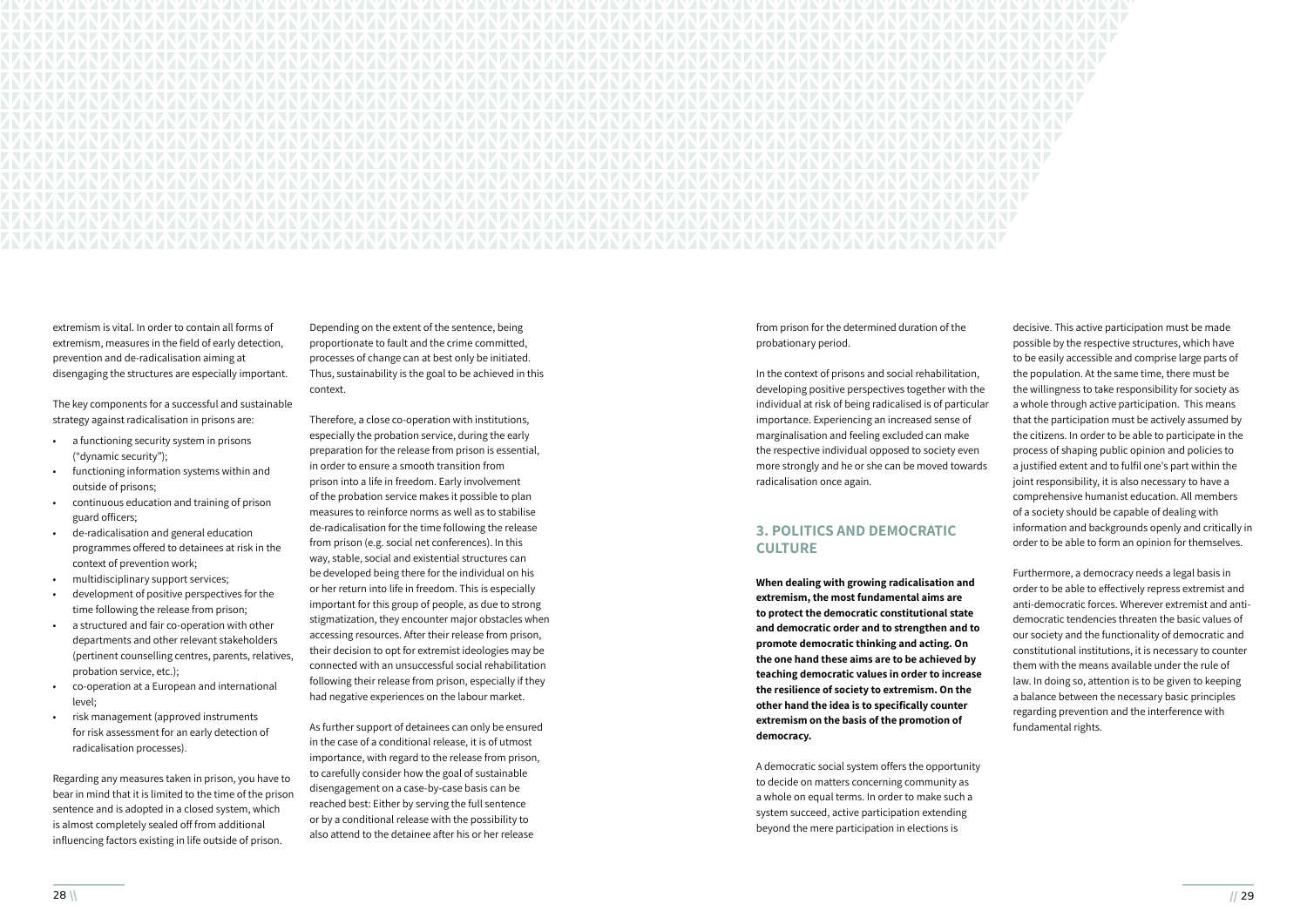

# **// PROMOTION OF DEMOCRACY AS A GUARANTEE FOR THE PREVENTION OF VIOLENT EXTREMISM**

In a society based on respect for human dignity, the fundamental rights and the principle of democracy, extremist tendencies will not meet with broad support. Wherever the social and political climate is characterised by intolerance, xenophobia or antidemocratic tendencies, extremist ideas fall on fertile ground. Therefore, it is necessary to reinforce a democratic and integrative narrative which focusses on equal participation and social cohesion in order to present alternatives to anti-democratic ideologies.

The most effective way of creating a resistant democracy is to repeatedly lay down and strengthen democratic acting and thinking. This can be done by encouraging individuals to dedicate themselves to matters of public interest. It becomes clear, thus, that democracy is more than a form of government. Democracy stands for jointly accomplishing tasks and implies participation, involvement and active shaping of societal matters on the part of every single individual. Only then the concept of democracy is filled with life.

A society which trusts in the democratic system and its capability to meet challenges is an essential prerequisite for its legitimacy. In order to increase this confidence, it must be guaranteed that the members of the society can actively participate in and are integrated into political decision-making

processes. Moreover, in order to make people understand political decisions, it needs a high level of transparency, information and communication. In this context, initiatives intensifying the exchange and dialogue between the government and the authorities, on the one hand, and between the government and the people on the other, can be envisaged. A regular exchange with political decision makers - particularly at the local level - can generate new important impulses. Furthermore, modern means of communication offer plenty of options for the exchange of information and the interaction between politics and people.

At the local and community level in particular, participatory structures for members of society are to be reinforced, since it is at this level that the possibility to directly influence one's living environment can be experienced particularly well. Providing people with the opportunity to become actively involved in a cultural, political, social or sports organisation helps them to overcome frustration, which can sometimes be a catalyst for radicalisation. If individuals can participate in and have access to decision making, they develop a strong sense of social cohesion, which, in turn, reduces the feeling of alienation. Individuals from civil society already active in the fields of democracy promotion, prevention of violent extremism and de-radicalisation make an important contribution concerning these matters and shall continue to be supported.

As far as democracy promotion is concerned, political education is of particular importance in this field, especially at schools, where the foundation for democratic understanding is formed. Especially against the backdrop of a society which is characterised by growing plurality, attention has to be paid to teaching people skills in the fields of democracy, human rights and living together in freedom and mutual responsibility in order to strengthen the "democratic skills" of children and young people and, thus, be able to prevent exclusion mechanisms and segregating tendencies at an early stage. Ideally, democracy promotion should commence before children start attending school. Experts point out that as early as at the time when children attend elementary educational institutions, the course for developing democratic and participatory skills in the field of democracy and participation is set by making children familiar to the principles of participation and responsibility. Democracy promotion in this field also comprises education and training of teachers, so that the respective competences can be taught and exemplified in everyday life. Apart from the programmes already existing in the field of democracy promotion, the idea of shifting the focus more strongly towards political education in an effort to teach democratic and constitutional principles as part of the school curriculum should be considered. It is essential that the education in human rights and democracy as a form of government and a way of life is not regarded as concluded, when formal education has been terminated; it should be continued for adults in formats tailored to the needs

of the participants. The aim should be to create comprehensive measures across Austria in order to strengthen individual judgement and critical thinking towards anti-democratic movements among young people - as well as adults - as comprehensively as possible.

Apart from providing the appropriate structures, it requires the commitment of an independent, selfdetermined and free society, which is ready to stand up for the democratic system and social cohesion. In this context, voluntary work and the membership in clubs and associations in Austria are important, for example in the fields of youth work, open child and youth work, sports and security (e.g. voluntary fire brigade, voluntary participation in the rescue service). This commitment considerably contributes to social cohesion, a vivid solidarity and mutual respect and, thus, considerably supports the Austrian society. The appreciation and promotion of voluntary work, charitable associations and voluntary action should, thus, continue to remain an important matter.

# **// DEMOCRACY IN THE CONTEXT OF SOCIETAL CHANGES**

Changes can create a climate of insecurity and over the last decades social processes have undergone major changes. Technological progress expanded our way of communicating, giving rise to a comparatively high percentage of immigration and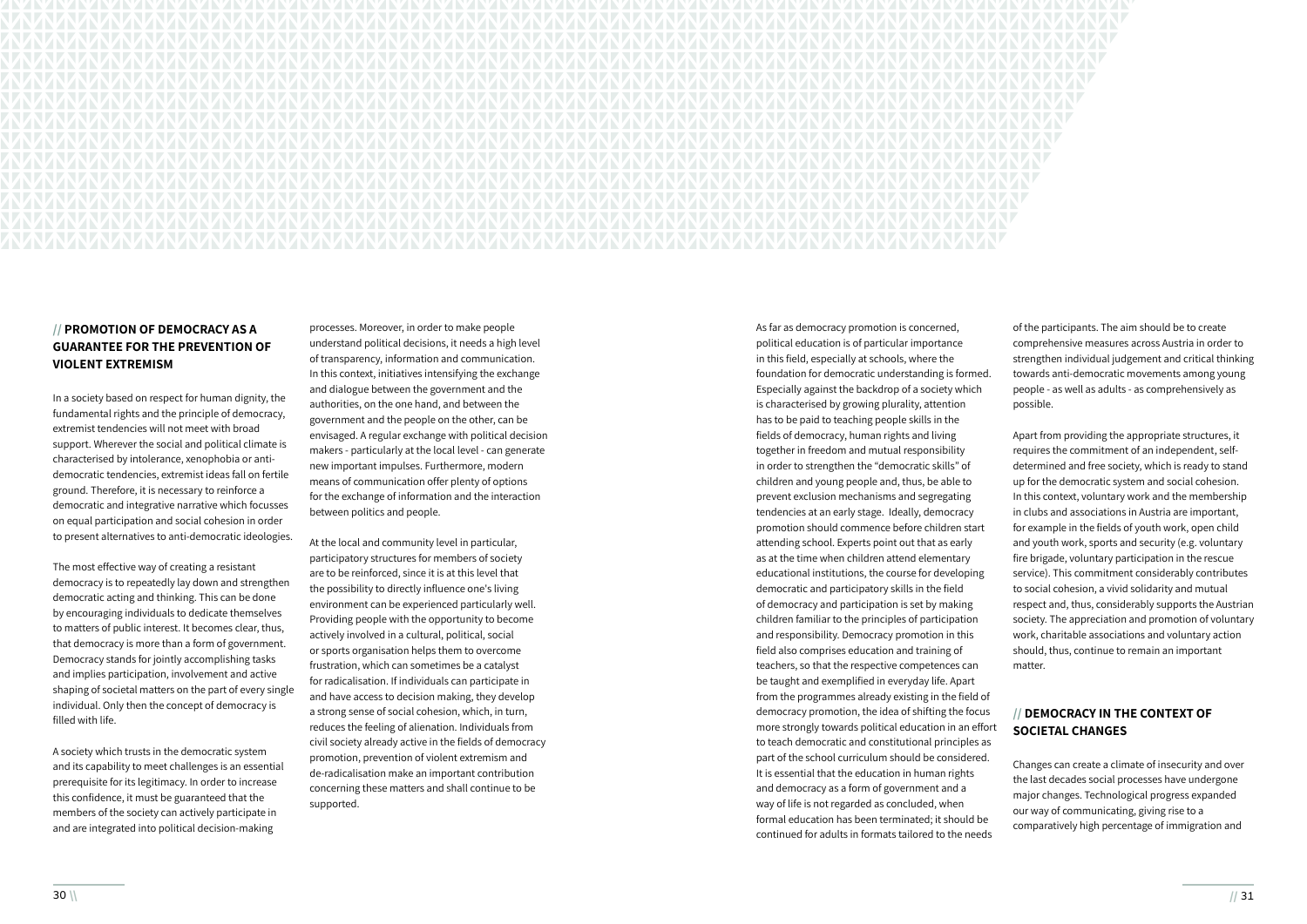

decisive changes in the world of work. In order to be able to guarantee cohesion in society despite these changes, it is necessary to define and strengthen common interests. Consequently, the fundamental values of coexistence, which are based on the principles of democracy and human rights, have to be strengthened and supported by all parts of the population. This holds true for both, individuals who immigrated or fled from countries with different sets of values and for those who have been rooted in Austria for several generations.

At the same time, democratic culture also stands for being open to new developments and accepting the participation of new members. At times of increasing migration flows and global networking, a diverse society has become a reality in Europe. This diversity repeatedly poses a challenge to a democratic society and prompts it to reflect upon its common fundamental values. At the same time, diversity can mean an added value for society as a whole. For this purpose, a common basis of values is needed, which provides the foundation for social togetherness, to allow cohesion to develop from societal diversity. If the idea of tolerance is misconceived, if social, cultural or religious differences are accepted without any limits and if certain groups of the whole society are devaluated - this can bring about counterproductive effects fostering polarisation and radicalisation.

One of the core challenges for social cohesion and, thus, for democratic order, are tendencies aimed at segregating or separating society. These include, for example, organisations and ideologies which favour the isolation of individual groups of the population, obstructing successful integration that way. Movements based on anti-democratic, ideological or religious world views, which do not comply with the fundamental values and which oppose them, must be countered, regardless of the foundation their set of values is based on.

In order to strengthen social cohesion and to promote participation in democratic processes, it is important to bolster the sense of belonging to the Austrian society, reinforcing, thus, the idea of a common identity. If the sense of belonging to Austria is too weak in some groups of the population, and if this sense has even significally diminished over the last years, it is necessary to actively counter such tendencies. Any democratic society lives on the open exchange among and the cooperation between its members. If, due to segregated problematic milieus, solidarity is missing within a society, mutual distrust will soon follow, which again can promote the development of extremisms.

An essential measure in countering this problem is to teach all parts of the population the values of coexistence as they are laid down in the Austrian constitution, concentrating on individual target groups. Moreover, mutual understanding and respect can be strengthened within society through intercultural dialogues. In the course of such dialogues, which, among other things, shall include issues such as language competence, education, the situation of women, the relation between state

# **// COMPETENCE AND CO-OPERATION AS A GUARANTEE FOR THE PROMOTION OF DEMOCRACY**

and religion as well as the individuals' identification with Austria, an open exchange between common interests and differences can take place. In this context, the limits of cultural development are to be clearly communicated. Engaging in a broad dialogue including all strata of society can help to give a voice to moderate groups and individuals, and thus, strengthen the centre of society. In this context, also the manner in which dialogues are held between politics and cultural as well as religious groups is crucial. When it comes to institutionalising social dialogue, the media and educational institutions assume special responsibility. **Effective and sustainable prevention of violent extremism and de-radicalisation work requires well-functioning forms of co-operation at all levels. For this purpose, the necessary structures and resources have to either exist or become established at the local, provincial and federal levels.**  Interdisciplinary, cross-institutional and crosssystem co-operation requires, among other things,

# **4. CO-OPERATION AND RESOURCES**

Due to the fact that extremist groups often act in a decentralised way, the individual federal provinces and communities are confronted with different forms and dimensions of extremism. For this reason, it is of utmost importance to develop competences and to strengthen co-operation between the federal government, the federal provinces, communities and the civil society in the field of democracy promotion. For this purpose, a network between the individual players and the exchange of knowledge are fundamental prerequisites. By building on existing institutions in the respective regional contexts, targeted measures to promote democracy shall be established and expanded. Prevention of violent extremism can only be effective, if the focus is on sustainability and if the necessary resources can be guaranteed. This holds true for both, continuous or project-related measures and their evaluation as well as for a qualified realisation of key functions, for example of the local, regional or the nationwide network management. Further necessary resources for the prevention of violent extremism are the availability of a sufficient amount of information, the expertise of players in specific fields of action, the promotion of awareness of public and private system partners and the commitment of civil society.

agreement on common goals, the definition of tasks and competences/responsibilities as well as binding rules for information exchange. The specific forms of co-operation, the type of co-operation involved as well as the number of co-operation partners depend on the respective local circumstances.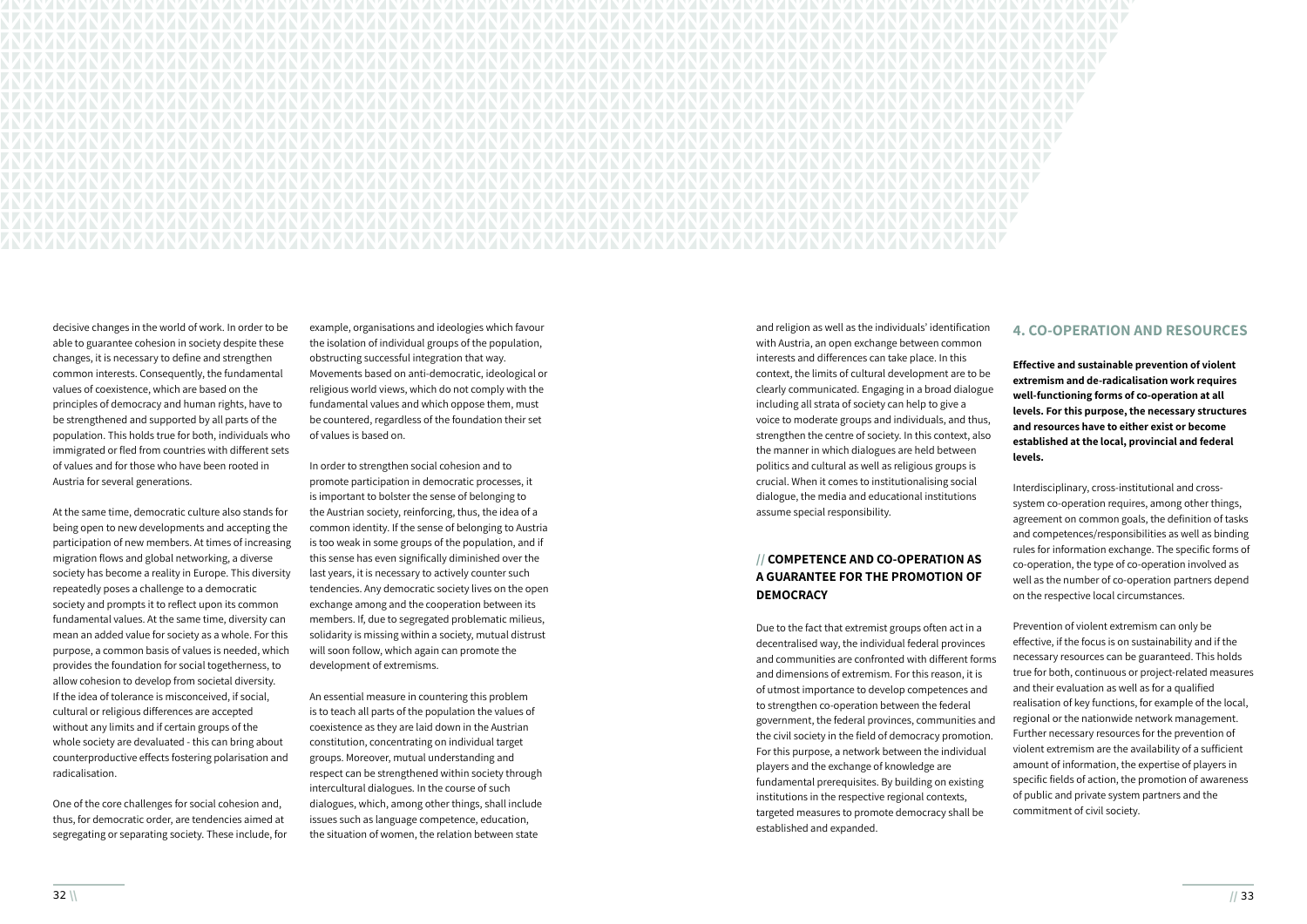

### **// OBJECTIVES OF NETWORKING AND CO-OPERATION**

The overall objective of networking and co-operation is to have an active participation of public, civilsociety and scientific institutions and to involve as many parts of society as possible into the prevention of violent extremism. An active participation of several players strengthens democratic identity and underlines the declaration of belief in the legal system, the defence of human rights and fundamental common values.

At the operational level, interdisciplinary, multiprofessional, institution- and system-wide cooperation aims at enlarging the common information base and at preventing information loss. The idea is to pool available, and if necessary, additionally collected information within the scope of legal provisions, to process it and make it available to co-operation partners. Moreover, co-operation aims at pooling and efficiently using and, if necessary, at enlarging existing resources. The objective is to avoid parallel structures and structural deficits. Finally, target-oriented co-operation is meant to extend the competence to act of the players involved and, thus, support the accomplishment of the goals of prevention of violent extremism.

# **// CO-OPERATION AT THE LOCAL/ REGIONAL LEVEL**

The local or regional level comprises the respective living environment of an individual, his or her social environment, their "hood", the surroundings individuals live and work in, where they spend their leisure time and where they are active in organisations and associations. It is here, where individuals of different ages, milieus and cultural origins come into contact with each other. It is at this level that individuals live together respectfully and peacefully, but where we also find resentment, transgressions of personal boundaries and where hostilities are shown towards certain groups of individuals. The individuals involved directly benefit from initiatives promoting networking and co-operation as well as from resources used in this context for the development of values and democracy and prevention. Local politics can play a key role here, serving as a role model, mediator and as an active creator.

# **// MONITORING OF SOCIAL AND SOCIETAL DEVELOPMENTS IN THE COMMUNITY/ REGION RELATING TO DEROGATIVE ATTITUDES AND ANTI-DEMOCRATIC TENDENCIES**

Individual, group-related and social developments become visible and perceptible in the respective social environments. Therefore, it seems to make

sense to exchange and discuss the experiences and findings made by different stakeholders and political representatives on the social microclimate within the communities in regular networking talks. These analyses shall serve as the basis for planning and developing measures intended to promote constructive coexistence as well as projects of social cohesion.

# **// DEMAND-ORIENTED PLANNING, IMPLEMENTATION AND EVALUATION OF PRIMARY, SECONDARY AND TERTIARY PREVENTION**

Contact points providing advice and assistance to individuals affected by extremism, racism and discrimination (especially victims, perpetrators and other individuals involved) can be established in larger municipalities and regions, which co-operate with counselling centres at the provincial and federal levels. In this context, it is possible to resort to existing offers and the experience made when organising the respective contact points. At the primary and secondary levels, projects and measures should be adequately evaluated and developed further. Communities should be supported in terms of content as well as financially, in order to be able to develop demand-oriented projects and measures. In order to be able to realise these plans, it is necessary to raise the awareness of all stakeholders involved in terms of prevention of violent extremism and the promotion of democracy.

# **// RELEVANT ACTORS - POSSIBLE PARTNERS OF CO-OPERATION**

Apart from the political representatives of the communities, above all the mayors being the politically primarily responsible ones, ideally all relevant organisations, district authorities and civil society groups active in the individual communities shall be included, among them: the fire brigade, the Red Cross, religious organisations (parishes, mosque associations), social organisations (particularly youth workers), pedagogical organisations (nurseries, schools, adult education facilities), associations particularly sports clubs, regional media, cultural organisations and associations, information centres for women, girls and men ,etc.

# **// POSSIBLE FORMS OF CO-OPERATION**

Democracy-building measures and prevention of violent extremism should be established in all organisations of the community as a cross-sectional subject matter. At the same time, the idea is to organise networking meetings, in which regional situations are analysed and measures are initiated, which are then implemented in the communities and in the respective organisations. Co-operation should be organised in the form of dialogues and by involving all parties concerned, in order that form matches the content.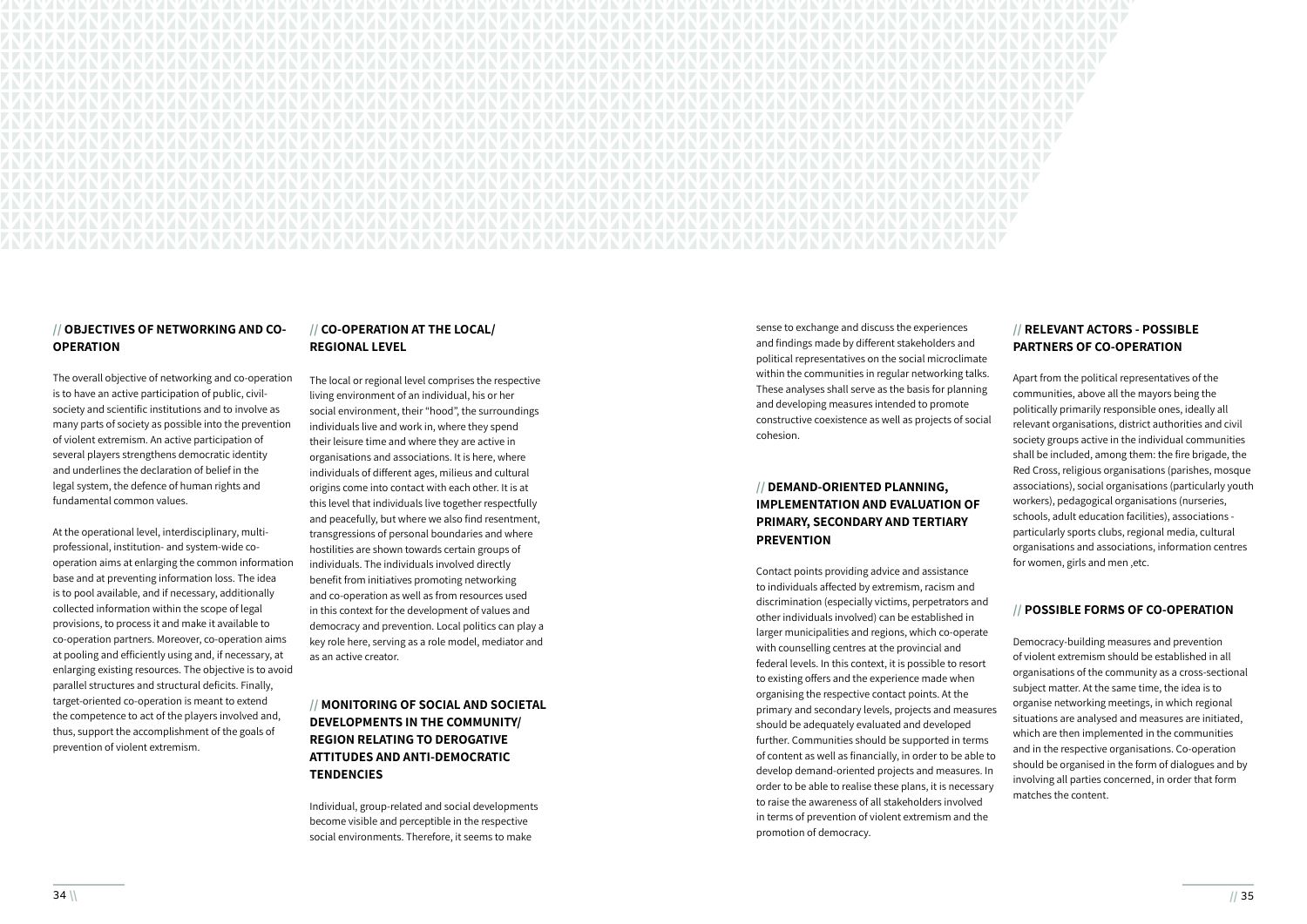

### **// CO-OPERATION AT THE FEDERAL LEVEL**

At the federal level, a number of actors play a central role in the prevention of violent extremism and de-radicalisation. In this context, the federal ministries and institutions from civil society, science and education are relevant. It is their core task to develop national countermeasures to oppose violent extremism. Likewise, individuals doing practical work are relevant in prevention of violent extremism. The fields of action of these individuals working at the federal level clearly differ. While the federal ministries mainly focus on strategic development and on providing resources for measures to be taken in the field of prevention of violent extremism and de-radicalisation, a large number of other institutions focuses on practical implementation and intervention.

In this context, it is important to be aware of the fact that all actors must co-operate at the federal level in order to be able to pool the large number of national single measures, to develop common projects and to counter violent extremism that way.

### **// CO-OPERATION BETWEEN ACTION LEVELS**

In prevention of violent extremism, too, needsoriented co-operations between the provinces and cities and municipalities, and, where applicable, the performance of various tasks in the local/

regional proximity are necessary (for example by guaranteeing a continuous information transfer on essential social developments, national objectives and strategies as well as on research and best practice; the co-ordination of cross-regional prevention measures, the implementation of awareness-raising and qualification measures; the support of inter-communal co-operation, public relations work, etc.).

Essential prevention measures can be taken by promoting the culture of democracy, human rights education, media education and participation on the one hand, while guaranteeing social security for all individuals legally staying in Austria on the other. Challenges in prevention of violent extremism today are and will be in future the areas of education, immigration and asylum, social security, health as well as foreign and European policy.

### **// CO-OPERATION AT THE FEDERAL LEVEL**

At the federal level, a number of actors play a central role in the prevention of violent extremism and de-radicalisation. In this context, the federal ministries and institutions from civil society, science and education are relevant. It is their core task to develop national countermeasures to oppose violent extremism. Likewise, individuals doing practical work are relevant in prevention of violent extremism. The fields of action of these individuals working at the federal level clearly differ. While the federal ministries mainly focus on strategic development

and on providing resources for measures to be taken in the field of prevention of violent extremism and de-radicalisation, a large number of other institutions focuses on practical implementation and intervention.

In this context, it is important to be aware of the fact that all actors must co-operate at the federal level in order to be able to pool the large number of national single measures, to develop common projects and to counter violent extremism that way.

# **// CO-OPERATION BETWEEN ACTION LEVELS**

Likewise, co-operation between the federal level and the federal provinces is essential. Nationwide networks create suitable co-ordination and

in the field of prevention of violent extremism when planning and realising measures in their field of competence, together with the federal provinces.

These structures shall not be limited to the federal level alone, but ideally shall also be applied between levels. That means they have to penetrate down to the provincial or communal level. It is in this way only that an effective and well-organised mutual exchange, support in the realisation of measures or the common creation of projects is possible in the field of prevention of violent extremism and deradicalisation.

communication structures guaranteeing the flow of information and avoiding duplications. The "National Network for Prevention and Countering Violent Extremism and De-radicalisation" (BNED) is of particular importance in this context. Federal networks do not only promote co-operation between the individual levels but also between the federal provinces. Thus, existing and proven forms of exchange and co-operation, such as e.g. the Conference of the Heads of Country Sections shall be used regarding important fields of action (e.g. integration) for the prevention of violent extremism. The federal ministries make an essential contribution **Individuals are confronted with many changes, transitions and challenging developments, especially during childhood and adolescence. This time period is characterised by physical and psychological changes, social expectations and the quest for individual goals and values as well as for one's own identity. This phase is also marked by a search for orientation and a purpose in life. This search for meaning is connected to a yearning for security, recognition, confidence, care, belonging, but also for autonomy and self-efficacy. The young individual approaches the "outside" world and experiences various social structures. Alongside with the family home, school and the first vocational training (formal education), friendships and the life outside of the classroom (non-formal** 

# **5. EDUCATION, LABOUR MARKET AND RESILIENCE**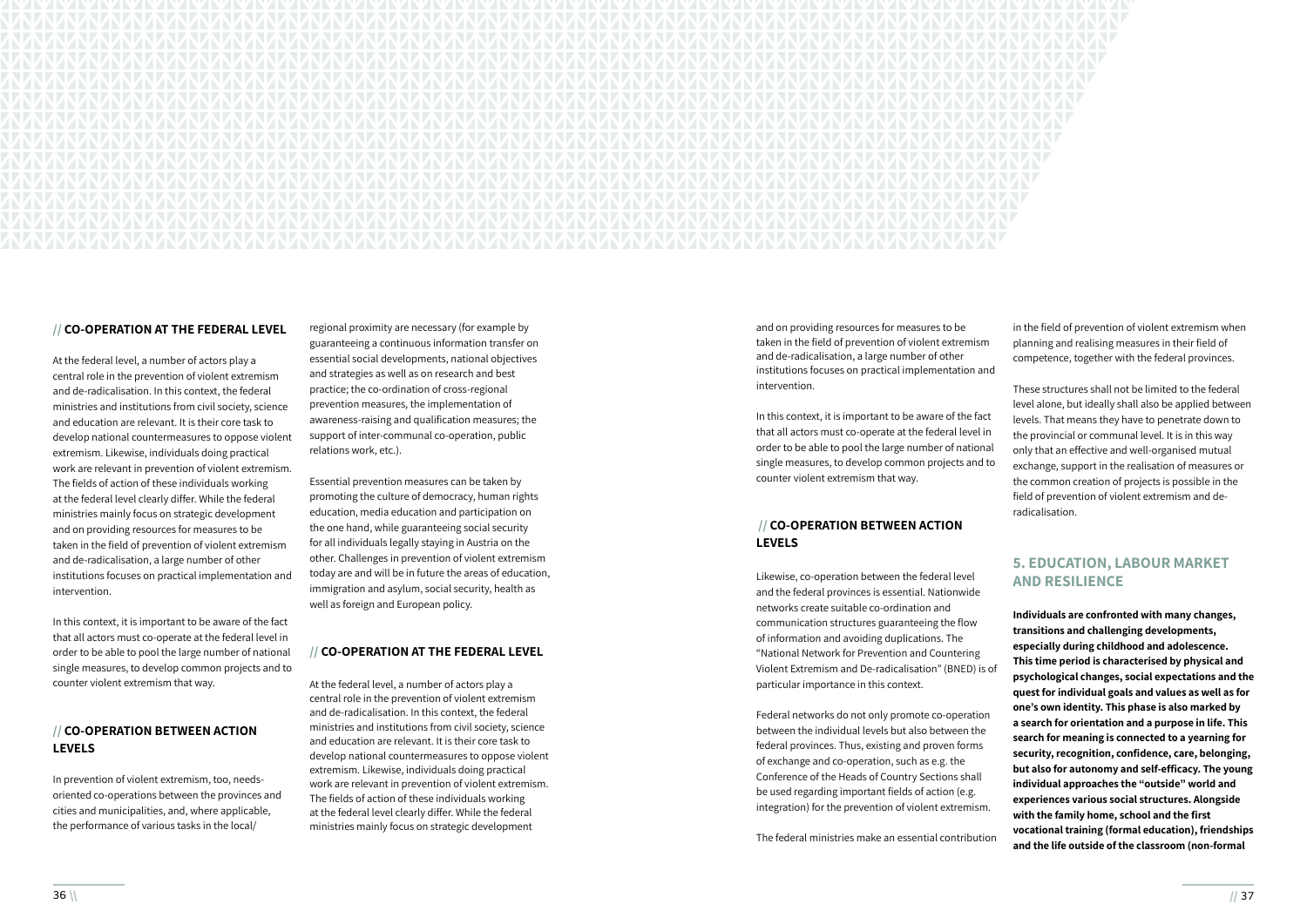

### **and informal education) assume an increasingly important role with increasing age.**

These factors can contribute to empowering people and to making them strong for the demands of life, to reinforcing their resilience, or to doing the exact opposite of it. Experiencing exclusion and discrimination, violence, a lacking social recognition as well as a missing discursive framework for processing frustration can, apart from other factors, make it easy to influence or tempt individuals. Other factors concerining vulnerability are the question of perspectives, chances on the labour market, structural economic disadvantages, discrimination and marginalisation. Therefore, there is not only one factor which encourages people to turn to extremism and to subsequently become radicalised, or which prevents them from it, there are rather many factors connected to each other. Having experienced discrimination (subjective deprivation) plays an important role and does not necessarily need to correspond to actual discrimination; however, it nonetheless has to be regarded as a relevant factor.

with a low qualification run a higher risk of becoming unemployed or are forced to take up low-paid and precarious employment<sup>11</sup>.

Therefore, it seems essential to support people in the field of education and further training and to give them the opportunity to reflect upon ethics and philosophy, their own life and upon perspectives for their future in a protected environment and to give them the opportunity to make a constructive and valuable contribution to society, which is also recognized. For the latter, (vocational) education forms the foundation. Since it is a fact that people

In order to be able to continue living invigorated, access to education is essential at all ages. In this context, livelong learning is not only a catchword but also the foundation for processing individual experiences in life and to harness them and to put them to use in society. That is why the public cultural offer as well as state and private measures for adult education are of utmost importance for life satisfaction and thus, for resilience to temptation, easy promises and ultimately to extremism and radicalisation of any kind.

# **// EDUCATION AS THE KEY TO STRENGTHENING RESILIENCE**

Education is not only a human right but also an essential requirement for strengthening resilience to various forms of radicalism and extremism and it involves interaction and communication. If people do not speak the same language – and this does not only include language in the traditional sense but also the mutual understanding of the messages conveyed – this leads to isolation on the one hand, and to inability to act on the other. That is why it is of high importance to the society to keep education accessible to everyone living in Austria (and to break down barriers, if necessary) in order to promote the social and cultural mix when acquiring knowledge and receiving education. This does not only lead to

better understanding between people with different life plans, it also promotes social justice.

<sup>11 "</sup>Individuals, who do not have a higher education than compulsory schooling, run the highest risk of unemployment. In February 2018, this quota amounts to 25.7 %, for women to 20.7 %, for men to 30.2 %." (translated from German, see: http://www.ams.at/\_docs/001\_am\_ bildung\_0218.pdf

<sup>12</sup>Cf. http://ec.europa.eu/dgs/education\_culture/repository/education/news/2015/documents/citizenship-education-declaration\_de.pdf, 25/05/2018 13 For a definition of terms (in German) see https://www.frauen-familien-jugend.bka.gv.at/jugend/jugendarbeit.html, 17/08/2018

In this case, education is more than vocational training or the mere transfer of factual knowledge. Education offers the great opportunity to break up existing social inequalities, including gender inequality. Sociopolitical discourse opportunities

# **// FORMAL EDUCATION – ACCESS TO EDUCATION**

From a certain age on, it is beneficial for the development of children, if they turn from their family towards larger social peer groups (e.g. at

offer the possibility to support men and women, regardless of their gender, in developing different potentials in their individual personality. In general, various targets need to be pursued simultaneously in order to support a person in his or her individual educational aspirations. The "Paris Declaration 2015" has established an essential framework and formulated objectives, thus forming a basis<sup>12</sup>. Beyond the goals of formal education, outof-school youth work (Open Youth Work, associationrelated youth work and youth information $13$ ) constitutes a substantial support for human rights and democracy education. Especially encouraged and acknowledged youth participation is the cornerstone for developing resilience to ideologies of devaluation and extremism. Likewise, it is the task of schools to establish a climate in which bullying and violence are prevented at every single school and to introduce a zero tolerance policy relating to violence at all school levels, as part of the school culture. In order to succeed in this context, some general principles need to be taken into account. These principles were formulated in the above-mentioned "Paris Declaration 2015" and serve as a basis and guide for all efforts undertaken in this field. These principles involve imparting democratic values and fundamental rights for children and adolescents as well as critical thinking and media competence, promoting education opportunities for disadvantaged young people with special needs and encouraging the intercultural dialogue in all forms of teaching and learning.

nursery school, as the first institutional education institution). This is where, in most cases, the first contact with society is established, i.e. with groups of people not belonging to one's closest family. Subsequently, formal education does not only offer the possibility to acquire knowledge but also allows for personal and skill development.

In order to be able to cope with these demands in a competent way, the teachers and other support persons working at schools (educational psychology, social work at school, youth coaching, etc.) have to undergo continuous training in the fields of diversity, inclusion, political education and European and Global Citizenship. Respective training programmes and expert dialogues or workshops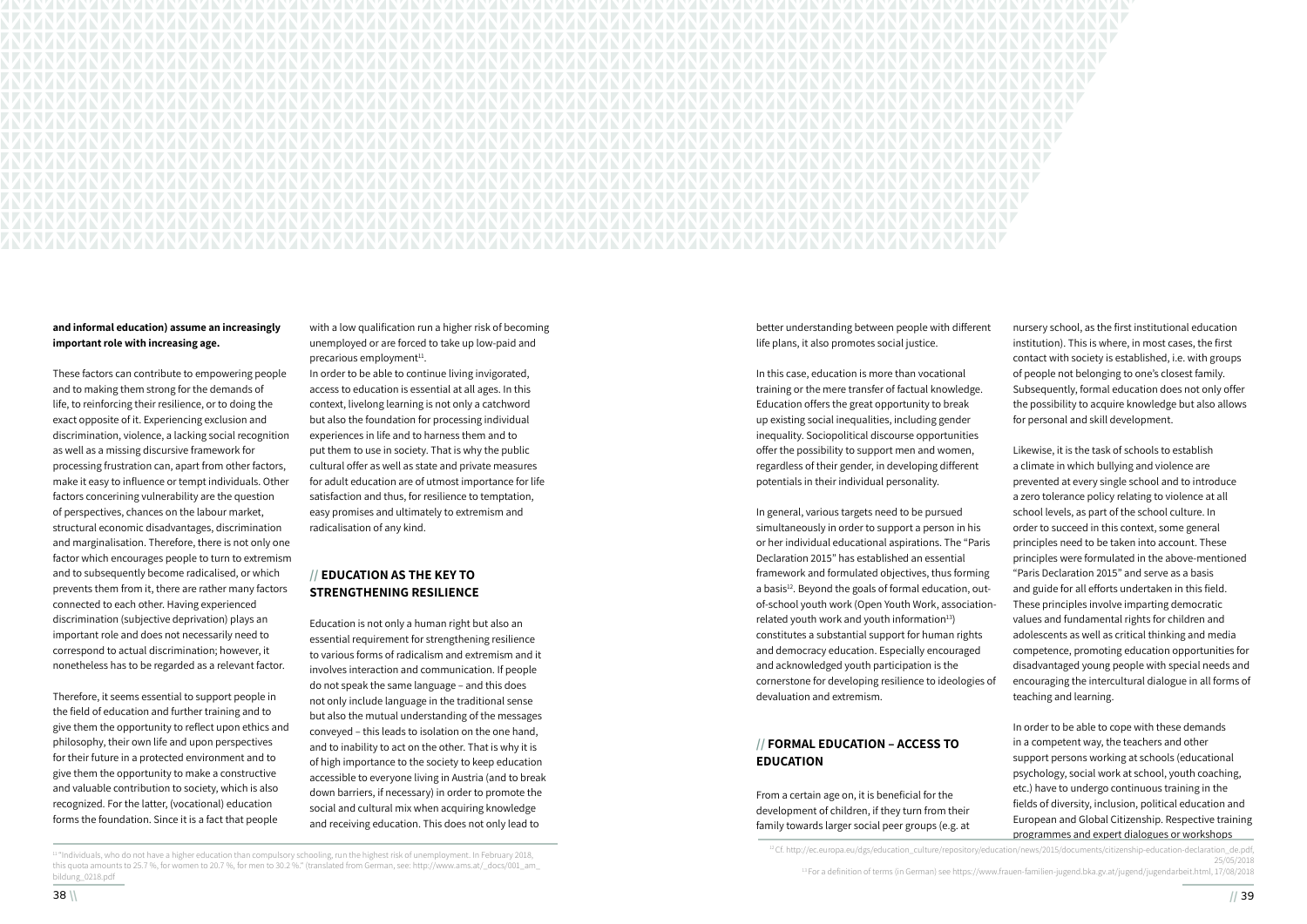

should be provided and held at University Colleges of Teacher Education. Here, too, the aim should be to cooperate with non-school institutions and to use their experiences and knowledge at school. School administration as a whole has to meet these challenges and has to find an appropriate way to govern/lead a school. The decisive factor is the inclusion of all school partners, such as students, parents, and teachers as well as education psychologists, social workers at school or youth coaches. Democratic and participatory school culture should always be considered in this inclusion. Within this culture, people are encouraged to form a social environment and are taught to do so. Co-operation with ministries and civil society is another important contribution.

Recurrent inspection of the educational content and the learning materials used (textbooks, handouts, etc.) is required in order to keep them up-to-date. The progress and changes in the (political) world, in science, but also in the composition of the population and in social norms and rules should be regularly incorporated in the learning materials.

In this context, it is important to bear in mind that not every school has the same conditions and frameworks. Schools with a higher demand for support in order to fulfil social and educational tasks need to be provided with a sufficient amount of the necessary resources to be able to do so. Effective strategies on how to deal with these challenges always involve all school partners and also focus on the social and cultural background of the school's catchment area.

### **// NON-FORMAL EDUCATION**

The substantial difference between non-formal offers<sup>14</sup> and formal education is voluntary participation. This non-binding nature means challenge and opportunity at the same time. It poses a challenge at the content and methodological level. Non- formal education opportunities have to be tailored to the wishes and needs of the target groups. Especially offers for young people have to be oriented towards and influenced by their living environments, they have to be easily accessible and without any financial obligations. The voluntary participation in non-formal education provides individual education opportunities and also allows people to experience equal opportunities, regardless of gender-stereotyped attributions or any social, cultural or religious background.

If support is provided for developing a positive attitude towards basic values and institutions of democracy, for social orientation and for the practical development of perspectives (e.g. in one's professional career), this enhances the resilience to extremist thoughts and ideas advocating violence.

However, it should be noted in this context that a society is not a static entity. In fact, experiences and adventures change from one generation to the next. Thus, the transfer of knowledge in connection to extremism has to be adapted to the changing social framework. On the one hand pedagogical concepts have to meet the target groups where they are in their respective reality of life, but they also have to promote the skills and strenghts of people. On the

In this respect, the non-binding and easily accessibe offer by various institutions also enables access to groups, which otherwise only have limited access to the formal education system.

Active participation of people is an especially important principle in non-formal education. This involves participation in the development of the offer itself, but also in the promotion of an active social/political participation. By participating in design processes in the immediate environment, people are supported in their capacity of organising themselves and encouraged to voice their interests. When developing activities and co-determining the structures of offers, participants can experience active participation and see how democratic processes work.

other hand they must not abandon their aspiration to reach a specified goal when imparting knowledge and skills. Feelings of security and belonging are essential resilience factors against extremism of any kind.

### **// ACCESS TO THE LABOUR MARKET**

Essential contributions to the prevention of extremism are to maximise sustainable integration into the labour market and to achieve social and economic security that way. By offering perspectives and chances for the future and by providing access to socio-economic resources, the resilience of individuals and entire groups of people to extremist and radical influences can be significantly increased.

The risk of unemployment and subsequently the risk of poverty and social marginalisation can be reduced by providing access to education and training.

Education and training contribute to preventing the marginalisation of vulnerable target groups while at the same time promoting inclusion and participation in society.

That is why policy endavours and measures taken with regard to the labour market should continue to put their focus on disadvantaged groups and groups facing the risk of unepmloyment and poverty. What seems to be essential is, for instance, the extension of specific offers for acquiring job-related qualifications. Only then true perspectives can be opened up and, thus, precarious and low-paid employment can be prevented.

Government measures and benefits play an important role in better overcoming times of unemployment and in ensuring a quick reintegration of individuals into the labour market. Receiving the respective benefits (such as unemployment benefits, unemployment assistance or a guaranteed minimum income) safeguards livelihood in times of unemployment. If those benefits, which secure the livelihood of people, are to be reformed, the focus should be put on maintaining the opportunities for people at risk of marginalisation to participate in

- society, in order to prevent radicalisation tendencies of any kind.
- 

<sup>14</sup>E.g. open or association-related youth work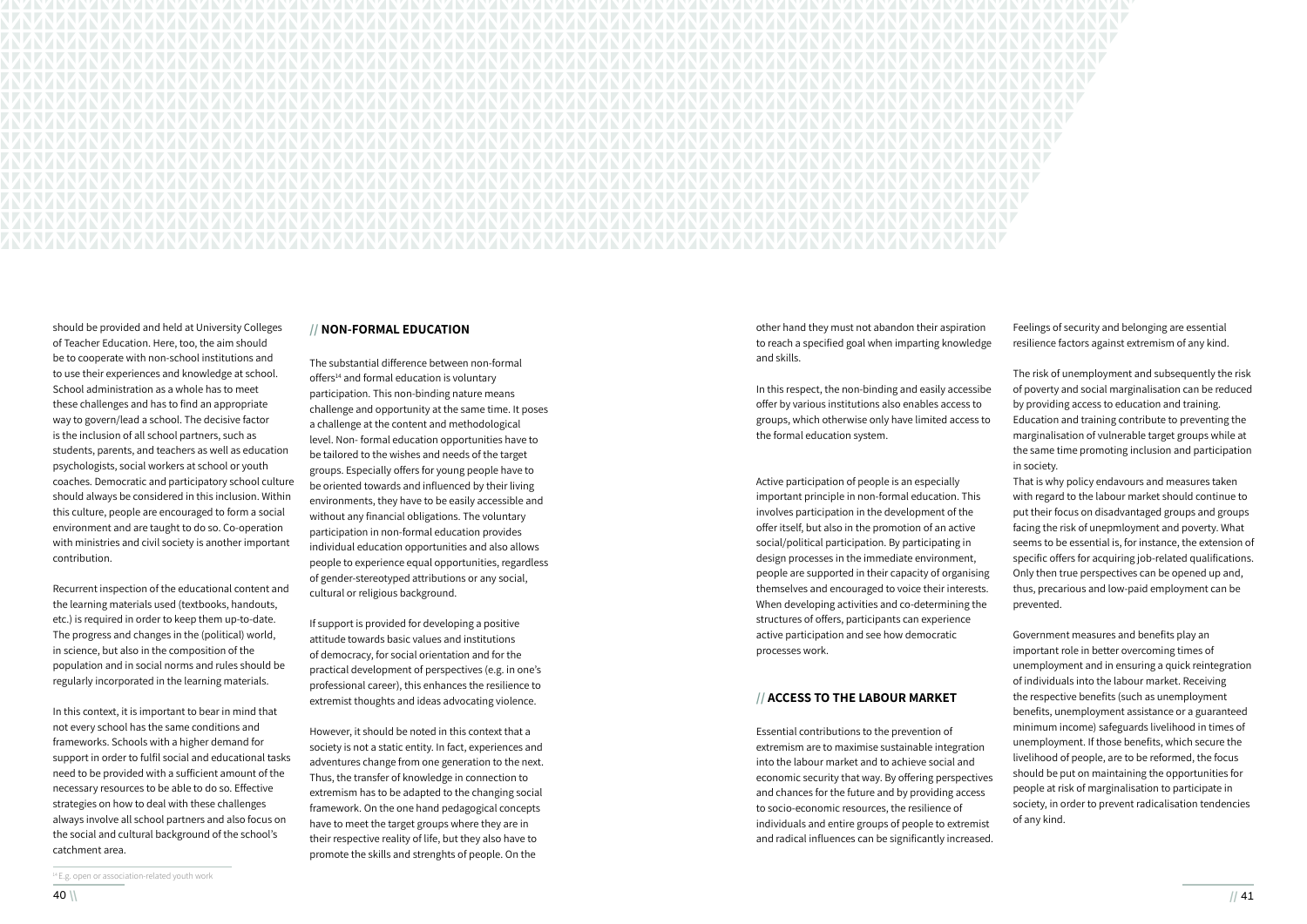

Ensuring access to the labour market is the basic prerequisite for legal gainful employment and receiving an income. Ensuring this access is one of the most important measures in the fight against poverty and social exclusion and, therefore, also an important factor in the prevention of extremism.

Long-lasting unemployment is not only seen as problematic by the individuals concerned. Due to the increasing dependence on transfer payments, this problem also is a burden for the welfare state. In addition to this, it could also become a threat to democracy: Long-term unemployed individuals and underpriviledged people much less frequently make use of their right to vote. Their abstention from voting is the last consequence of their feeling of not belonging to society. Especially people who feel excluded can become susceptible to the easy answers ideologies offer, and therefore, to radicalisation processes.

# **6. SOCIAL RESPONSIBILITY AND HEALTH**

**One of the conditions favouring the development of violent extremism is the existence of "push factors".15 Among others, social, psychological and health factors are to be mentioned in this context. Also, if individuals have experienced violence at some point, they are more prone to join extremist groups and follow extremist ideologies.** 

**Hence, any type of prevention must be based** 

**on the creation of positive life perspectives, the opportunity to sustainably change one's life style and the access to alternative social networks (i.e. strengthening of health-promoting factors). For a stable, democratic social order, it is crucial that everybody, regardless of his or her origin (family background, region, migration) and sex has the possibility of social mobility and social advancement with regard to his or her education, income and social status.** 

Promoting social security means preventing the risk of segregation and isolation, radicalisation and extremisms caused by poverty and exclusion and strengthening common use of public spaces.

Guaranteeing a sustainable system of social security, healthy living and working conditions and a public system of healthcare and psychosocial care equally accessible to everybody, can help to prevent and avoid extremisms and radicalisation processes and help to identify them at an early stage. Social intervention must commence at a stage, when there still is no need for action and before stigmatisation of certain groups of individuals sets in.

# **// SOCIAL SECURITY AND EQUAL OPPORTUNITIES**

This also means enabling young individuals to live their lives autonomously and self-confidently and offering them structures, activities, actions and ideals which give them support and orientation, while at the same time they are motivating and meaningful.<sup>16</sup>

A safe job and affordable living are two factors which are essential for safe social coexistence. If discrimination is actually experienced or just perceived in these fields, this is also seen as a factor

Children and young people have specific needs and the conditions, under which children and young people grow up, are crucial for their opportunities and developments throughout their lives. Thus, if children and young people find supportive conditions, society will benefit from it in the long term.

for radicalisation. Groups, whose aim it is to incite individuals to extremism, regularly use actual or alleged injustice as a narrative. In secondary prevention, it has to be ensured that these aspects are particularly taken into account when working with individuals showing an affinity to violent extremism. **// CHILD AND YOUTH WELFARE,YOUTH WORK** If these people find favourable conditions and are supported by stable reference persons, they can become individuals with educational and professional perspectives, a sustainable social network and personal competences enabling them to also overcome difficult situations, to develop self-efficacy and not feel completely helpless when confronted with difficult situations in life. Especially disadvantaged and unsettled young people can be susceptible to the promises of salvation offered by radical-extremist ideologies which help them to develop an identity.

It is particularly important to support children coming from families which are socio-economically disadvantaged and to increase their equal opportunities. In this context, child and youth work taking place outside of school can decisively complete school activities and its requirements. In Open Youth Work, children and young people are given the opportunity to develop their self-referred abilities (e.g. self-awareness, self-assurance, selfconfidence, etc.) and social competences as well as dialogue and conflict abilities in a setting adapted to their age group and life situation. By providing diverse forms of offers and methods, their resources and competences are promoted and strengthened.

It is important to support young adults in developing and protecting their resources and competences, particularly their emotional and social competences which are, for instance, necessary for constructively solving problems and conflicts and for productively dealing with fears and sorrows, and to promote their resistance to stress and setbacks.

It is particularly important to inform children about their rights, especially the right to freedom from violence, and to support and to protect them, in case they are at risk.

<sup>15</sup> Cf. The Root Causes of Violent Extremism, Radicalisation Awareness Network, 2016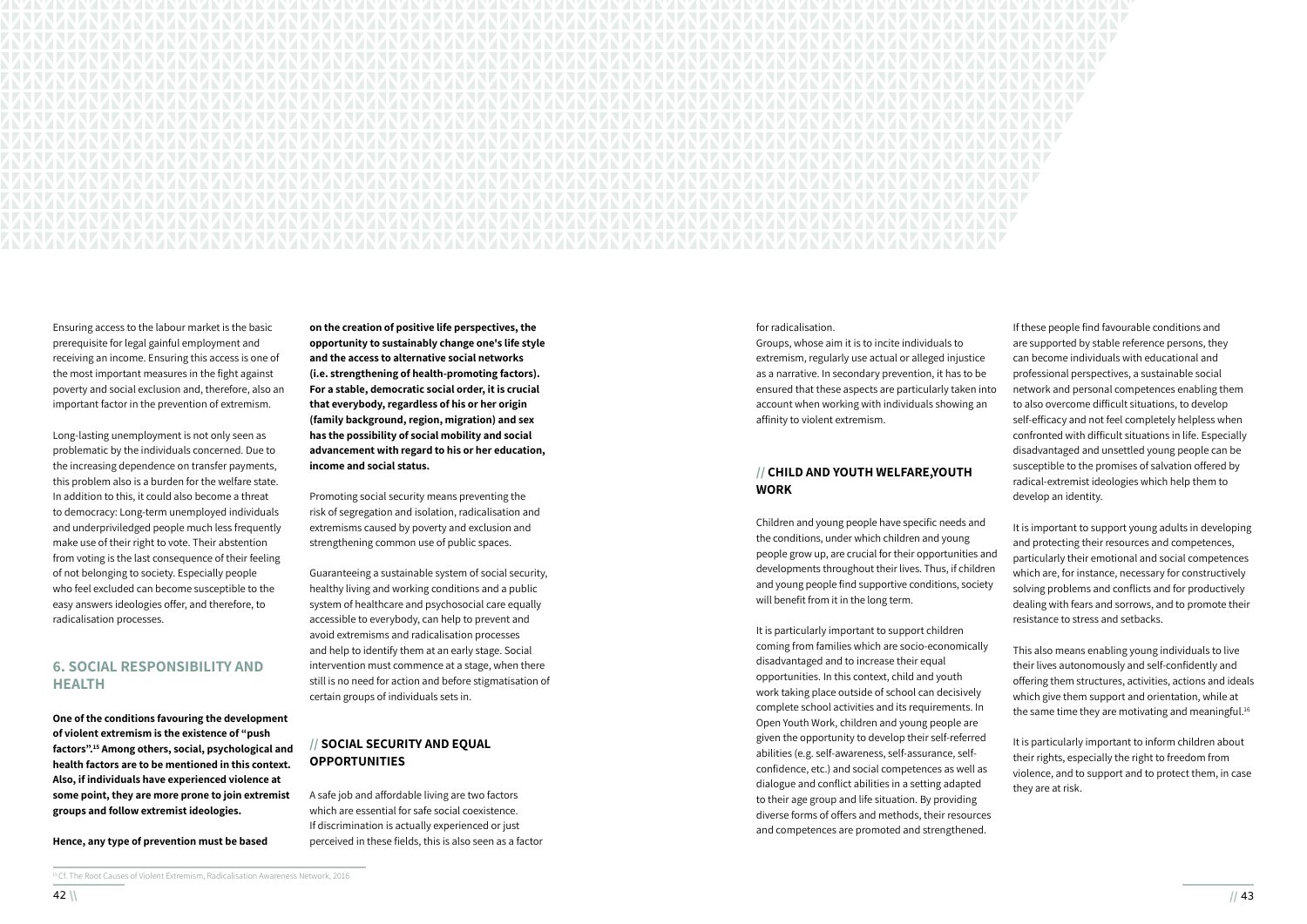"An integrated society is characterised by social mobility and openness. It enables individuals to live their lives independently, without being discriminated on grounds of their origin, language or skin colour. Integration aims at having individuals participate in economic, social, political and cultural processes, while having to fulfil the obligations related to it."<sup>17</sup>



### **// INTEGRATION AND SOCIAL COHESION**

Apart from learning the German language, it is essential to teach individuals the core values of social coexistence in Austria, such as democracy, freedom of opinion, freedom from violence, gender equality and the rule of law. Knowing these values on the one hand, while, on the other hand, living according to them every day, promotes social cohesion.

Individuals who are committed and motivated to organise themselves are of particular significance for integration. Cooperation between public bodies and these individuals is crucial in this context. Successful prevention work, above all, requires confidence and cooperation. They should already be established before problems arise.<sup>19</sup>

Individuals, who for various reasons do not feel part of a society, are more prone to drift into violentextremist milieus and are often selectively targeted by them. Hence, integration has to be seen as a process including society as whole and in order to be successful, everyone in Austria has to contribute to it. "Integration as a process involving society as a whole requires a coordinated approach of the individual players active at the state level and in civil society and it presupposes that every individual living in Austria makes a contribution according to his or her possibilities." 18

## **// PSYCHOSOCIAL SECURITY AND ASPECTS OF VIOLENCE**

Psychosocial well-being is an essential factor for an individual's quality of life. Challenging conditions and experiences causing traumatisation and stress, or which cause people to deal with their own emotions and fears in a destructive way, can, under certain conditions, make these individuals vulnerable to problematic ideologies. Consequently, it is important to promote psychosocial well-being in all phases of life and to reduce psychosocial strain and stress, whereever possible.

Particular attention should be given to strengthening social and emotional competences and measures for the prevention of violence. Violence can be physical, sexual or psychological and may involve deprivation or neglect. This also involves genderspecific violence, that is violence directed against individuals on grounds of their sex, or which affects

them disproportionately. It is essential that every phenomenon of violence or conflict must always be analysed from the viewpoint of gender and role models.

<sup>17</sup>Austrian Integration Fund (ÖIF), National Action Plan for Integration 2009, preamble, p. 2: https://www.bmeia.gv.at/fileadmin/user\_upload/Zentrale/ Integration/NAP/Bericht\_zum\_Nationalen\_Aktionsplan.pdf

18 Federal Act on the Integration of Individuals Legally Residing in Austria Without Having the Austrian Citizenship (Integration Act – IntG): http://www.ris. bka.gv.at/GeltendeFassung.wxe?Abfrage=Bundesnormen&Gesetzesnummer=20009891, 21/08/2018

Moreover, it is essential to give individuals, who have already seen violence and traumatisation, the possibility to come to terms with their painful experiences as best they can and to develop new perspectives in life.20

quality of life within a society, both within and between the different generations and sexes and socio-economic and socio-cultural groups. In a pluralist society, handling diversity in a respectful manner, the possibilities for everybody to participate in contributing to society as a whole as

well as developing and strengthening democratic competences are important in order to be able to guarantee social cohesion. A strong solidarity within a society, the possibility for all individuals living in Austria to be accommodated in this country and support for those who are less privileged minimise the temptation of turning to extremist ideologies or joining extremist groups. These factors are protective factors.

Many professional groups can, if they are adequately trained and supported and if they have the necessary financial resources, help to avoid and detect radicalisation tendencies at an early stage and can take the respective counter measures, in cases where it is necessary. In general, it is to be noted that a nationwide psychosocial supply network, equally accessible to all individuals in Austria, is essential for social coexistence. **// THE ROLE OF CIVIL SOCIETY** Social cohesion is of particular importance for the On the one hand integration of all population groups and individuals into society must be made possible, while on the other hand this integration must also be accepted. Thus, it is important to create the respective conditions enabling society to support the offers regarding the promotion of democratic competences, the sense of community and mutual learning (among others, in the fields of voluntary work in civil society, sports and physical exercise, the arts and culture). In a society which is characterised by individual responsibility, it is crucial that the respective members actively take advantage of these offers. For developing these participatory processes, it is essential to make the respective temporal and spacial resources available to everybody at all relevant levels.<sup>21</sup> Players from civil society can assume an important role in this context.

<sup>16</sup> Cf. BMGF; Austrian Health Target 6, "To ensure conditions under which children and young people can grow up as healthy as possible", Report of the working group Vienna 2014, edition 2017

> about-ran/ran-yf-and-c/docs/ran\_yf\_c\_strengthening\_community\_resilience\_29-30\_06\_2017\_en.pdf, 17/08/2018 <sup>20</sup>Cf. Federal Ministry for Labour, Social Affairs, Health and Consumer Protection - BMGF; Health Target 9, "To promote psychosocial health in all population groups", Report of the working group. Vienna, 2017.

<sup>&</sup>lt;sup>19</sup> See EU-RAN Community paper: https://ec.europa.eu/home-affairs/sites/homeaffairs/files/what-we-do/networks/radicalisation\_awareness\_network/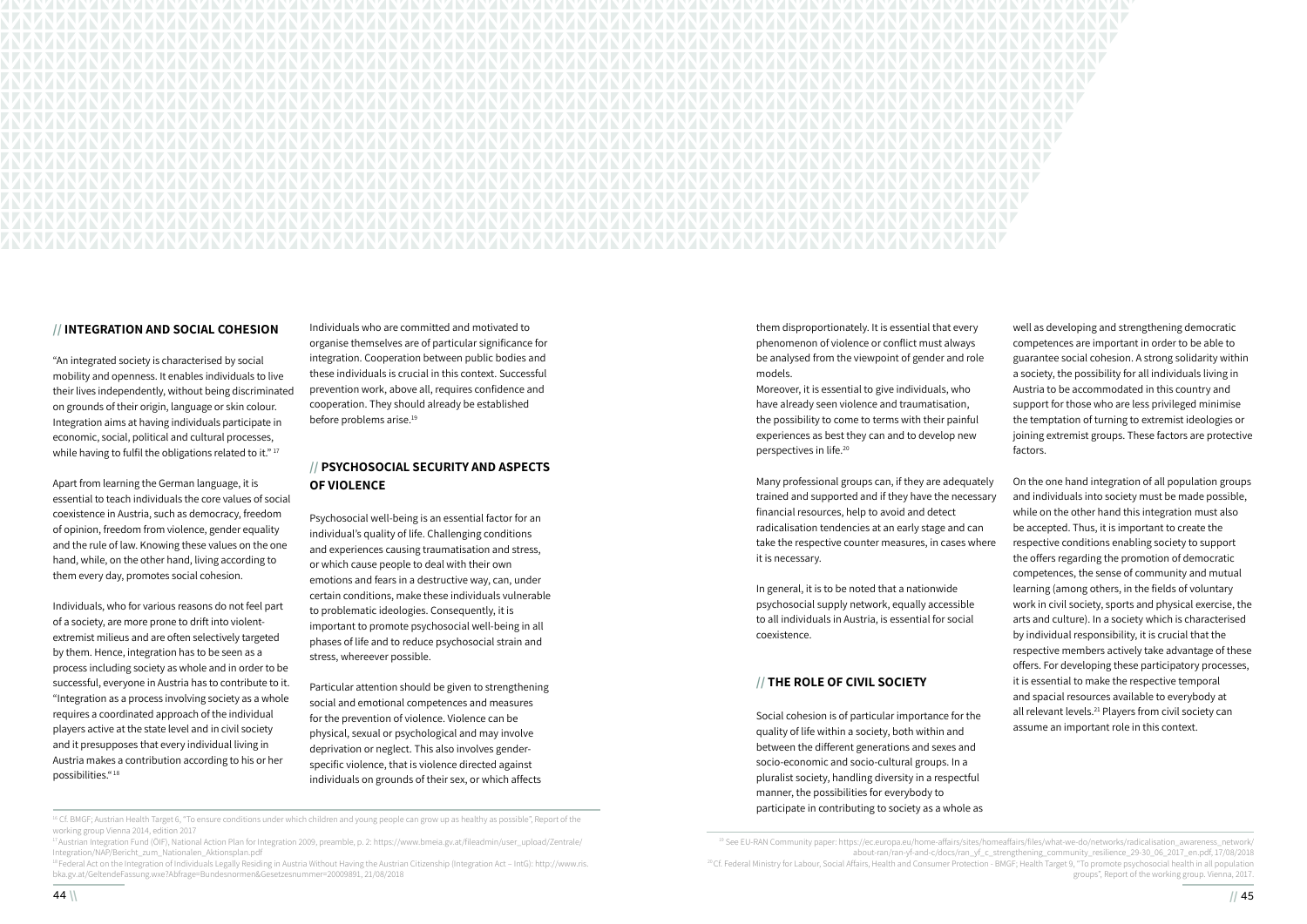

## **7. SCIENCE AND RESEARCH**

**The EU-strategy against radicalisation, which was revised in 2014, emphasises the importance of acquiring knowledge of and fundamental research into the prevention of radicalisation in order to gain a deeper understanding of this phenomenon. Radicalisation, de-radicalisation and the prevention of extremism at all levels in Austria require comprehensive and profound knowledge of these phenomena. In addition to this, it is necessary to know which methods have proven to be successful in which context. In order to be able to sustainably refine prevention and de-radicalisation methods, exit programmes as well as projects regarding the fields of prevention of violent extremism and de-radicalisation, an independent and scientifically sound evaluation research is required. By transferring knowledge, the gathered research findings are applied in practice, providing scientifically sound evidence there. Furthermore, prevention of violent extremism requires an understanding of the individual causes for radicalisation and the social conditions for the formation and success of extremist ideologies, such as the social polarisation increasingly witnessed and the crisis of confidence in representative democracy, political institutions, legal authorities, the education system as well as social security systems and the media. Research assumes a predominant role in order to acquire an understanding of these processes.** 

# **// THE FUNDAMENTALS OF PREVENTION OF VIOLENT EXTREMISM**

Scientific research enables us to better understand and explain radicalisation and extremism: The causes, forms and processes of radicalisation plus manifestations and developments at an individual, group-related and societal level become more apparent and based on this, effective and efficient prevention and de-radicalisation measures can be developed and implemented. Research projects in the fields of extremism and radicalisation should be carried out by adopting a comprehensive, interdisciplinary and holistic approach. In addition to this, the specific needs and demands for knowledge and research of the social protagonists active in the fields of extremism and radicalisation have to be identified. Due to the fact that prevention work at various levels requires involving every day life of vulnerable individuals, it is indispensable that all protagonists included have a thorough knowledge of the subject (especially in the pedagogical field as well as in the areas of social and police work). Appropriate solution proposals can be formulated on that basis. Among other things, (knowledge) bases for prevention and de-radicalisation projects should be established at various levels. Research allows for evidence-based practice and therefore promotes clarity on the implementation of these practices in framework requirements and projects through synergies as part of the desired interconnection. At the same time, it is necessary to (further) develop scientific evaluation methods for projects in this

# **// CAUSES, MECHANISMS AND REPERCUSSIONS**

field, which try to solve the predicament of not being able to measure successful prevention. It should be continued to put a focus on critical approaches and overlaps of various forms of discrimination. Another focal point of future research is to promote cooperation with national and international partners and research centres. This will facilitate not only an exchange of experiences but also the recourse to and usage of already existing knowledge on extremism at a European level. practice and politics should be promoted. Research can impart important findings to multipliers through knowledge transfer and translation work and by collecting and evaluating data, it can make a decisive contribution to the needs assessment. At the same time, the exchange and co-operation with these protagonists ensure the quality of the data collection and the relevance of scientific analysis which allows for an improved coordination of future research needs.

Austria can resort to a series of research projects and scientific studies concerning extremism. So far, the majority of the research projects conducted focussed on the ideological and discursive aspects of this phenomenon. However, studies dealing with concrete radicalisation processes were scarcely conducted and most of the time limited to small samples. Large-scale, interdisciplinary and comparative research studies are required to identify the causes, mechanisms and repercussions of radicalisation processes. This means that the phenomenon has to be investigated at several analytical levels – on the micro-, meso- and macro-levels. In order to develop appropriate measures, it is indespensable to produce results which allow for analytical models and tools to be used in politics and in practice. At the same time, closer co-operation of science, Furthermore, specific individual areas, such as extremism in schools and/or in the education system in general, continue to require close attention. The same holds true for other areas as well, such as the networks of extremist groups and their influence on the education system, ranging from elementary pedagogy to university and adult education; conspiratorial narratives and anti-Semitism as a vehicle for extremist ideologies/narratives; the role of (social) media; radicalisation processes within the enforced context of prison, from both a preventive and repressive point of view; the role of communities and families and how they can be involved into the prevention process; similarities between different forms of extremism, especially between the narratives and ideologies of different extremist groups as well as concerning socio-psychological

Any connections to fundamental research areas, such as resarch on peace, conflict and democracy as well as to broader research areas in the field of extremism research should be promoted. Especially against the backdrop of strenghtening democracy, this seems to be relevant as an essential form of prevention.

<sup>&</sup>lt;sup>21</sup>Cf. Federal Ministry for Labour, Social Affairs, Health and Consumer Protection – BMGF. Austrian Health Targets. Guiding proposals for a healthier Austria – Abridged Version. Vienna 2012, edition 2017 with an updated foreword.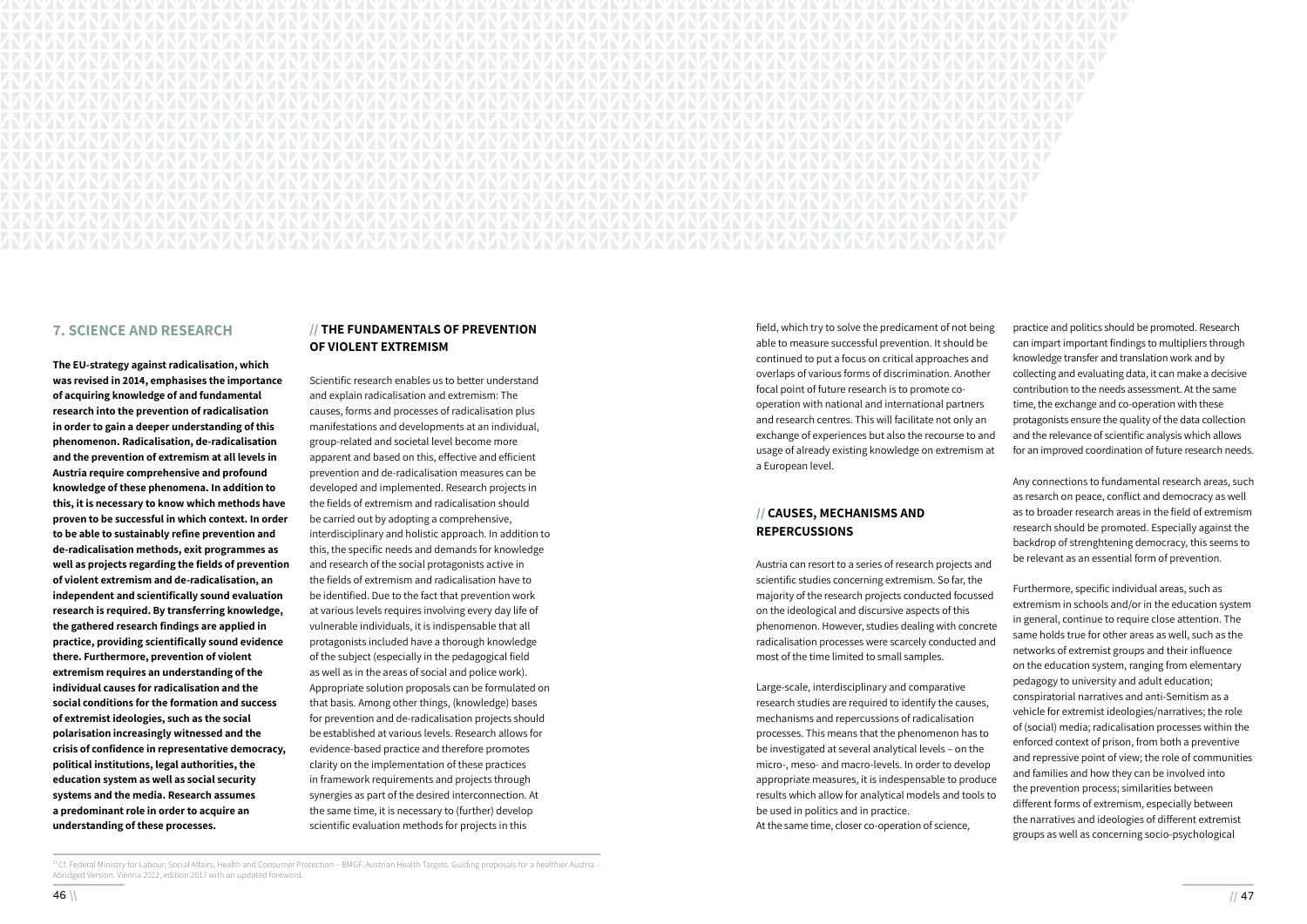

aspects of radicalisation processes; research into key transnational, extremist and terrorist protagonists and networks, especially into their propaganda and recruitment strategies, military strength and irregular warfare, all of which, as we know, have direct repercussions on radicalisation in Austria and Europe. When discussing extremist narratives and ideologies as well as their use for recruitment attempts, the inclusion of gender concepts is of utmost importance. Genereally speaking, gendersensitive research, intensively discussing gendersensitive questions and gender constructions, is required at all levels.

A comprehensive effectiveness research and/or evaluation of de-radicalisation measures as well as of prevention and the existing methods and plans for dealing with extremism is required. Still, in the field of prevention, it is even more difficult to measure effects. In this context, research projects should be discussed with people from civil society with practical experience and the aim should also be to distribute and/or "translate" research findings to and/or for multipliers. Research projects can make an important contribution to creating "counter-narratives" which address specific needs (establishing an identity, group membership, recognition, etc.).

# **8. INTERNET AND THE MEDIA**

**When analysing radicalisation processes, it becomes apparent that the Internet has become**  **an increasingly important instrument used in radicalisation over the last few years. The Internet allows for networking and planning across all types of extremism.** 

One decisive change brought about by the Internet is the fact that publishing content has become easier. On the one hand this constitutes a remarkable democratisation of the access to public media, but on the other hand it makes it easier for representatives of extremist positions to gain attention. In this way, conventional media and the Internet further consolidate in political discussion and turn into venues of numerous discussions while at the same time being used to disseminate misleading information.

There are many reasons why the media are suited for promoting radicalisation processes: This interplay becomes especially apparent in social networks and in the online fora of the media. Algorithms determining the depiction of content on social networks can also amplify the effect of especially emotionalising and extreme positions, which therefore draw attention. As a consequence, extremist positions could spread more easily in digital media and, thus, become more widely accepted. Moreover, the Internet can be used specifically for radicalising and recruiting individuals. Digital media can even represent an opportunity: They can be used effectively for campaigns organised in the fields of prevention of violent extremism and de-radicalisation, for counselling victims and their reference persons as well as for the method of

alternative narrative. However, development work still is to be done in this field.

# **// THE ROLE OF THE MEDIA IN PREVENTION OF VIOLENT EXTREMISM**

In the field of the media, two areas are especially important: On the one hand effective and useful measures need to be taken by the providers, while on the other hand users have to become more mediasavvy when dealing with dubious contents and influences of that kind. There are many reasons why the media are suited for promoting radicalisation processes: Especially social media platforms are used by extremist groups for recruiting and spreading reactionary role models. Recent research indicates that especially women are the target

implementation of proper technical solutions for reporting and deleting contents play a role.

To support this endeavour, especially with regard to the relevance of national conditions, counselling centres and clearing houses, which can also act as trusted flaggers in internationally active networks, are useful. They always guarantee immediate action. Another important field is the provision of contents in the media which can be classified as trustworthy by a broad social consensus. In order to achieve this, the right parameters need to be established, such as appropriate working conditions in journalism.

group in this context, as they are harder to reach via public sphere accesses. The media is also suitable for disseminating misleading information, which subsequently can be used by relevant groups for manipulating and raising awareness. Media providers need to react and act effectively to new phenomena and to those already known. This includes, for example, the possibility to report and delete illicit content. However, also providers, who have their registered offices outside of Austria, and, thus, do not innately feel bound by Austrian laws, are concerned. Both, legal aspects, such as the compliance with laws which can contradict the community standards of providers, and the With regard to improving the media competence of users, numerous objectives shall be pursued. First and foremost, these objectives concern information skills. In this context, the use of Internet sources, the assessment of online contents, but also the evaluations of further actions with these contents are relevant. The basis for these skills is developing a profound understanding of the role the Internet and/or the media play in our society and also in the radicalisation processes and with regard to extremist acts. In addition to this, transferring knowledge and creating awareness for civil and criminal responsibility, which has to be considered when remarks are made on the Internet, are necessary in any case, and so is the need to educate people about the fact that the Internet is neither a place exempt from punishment and responsibilities nor does it

# **// MEDIA COMPETENCE**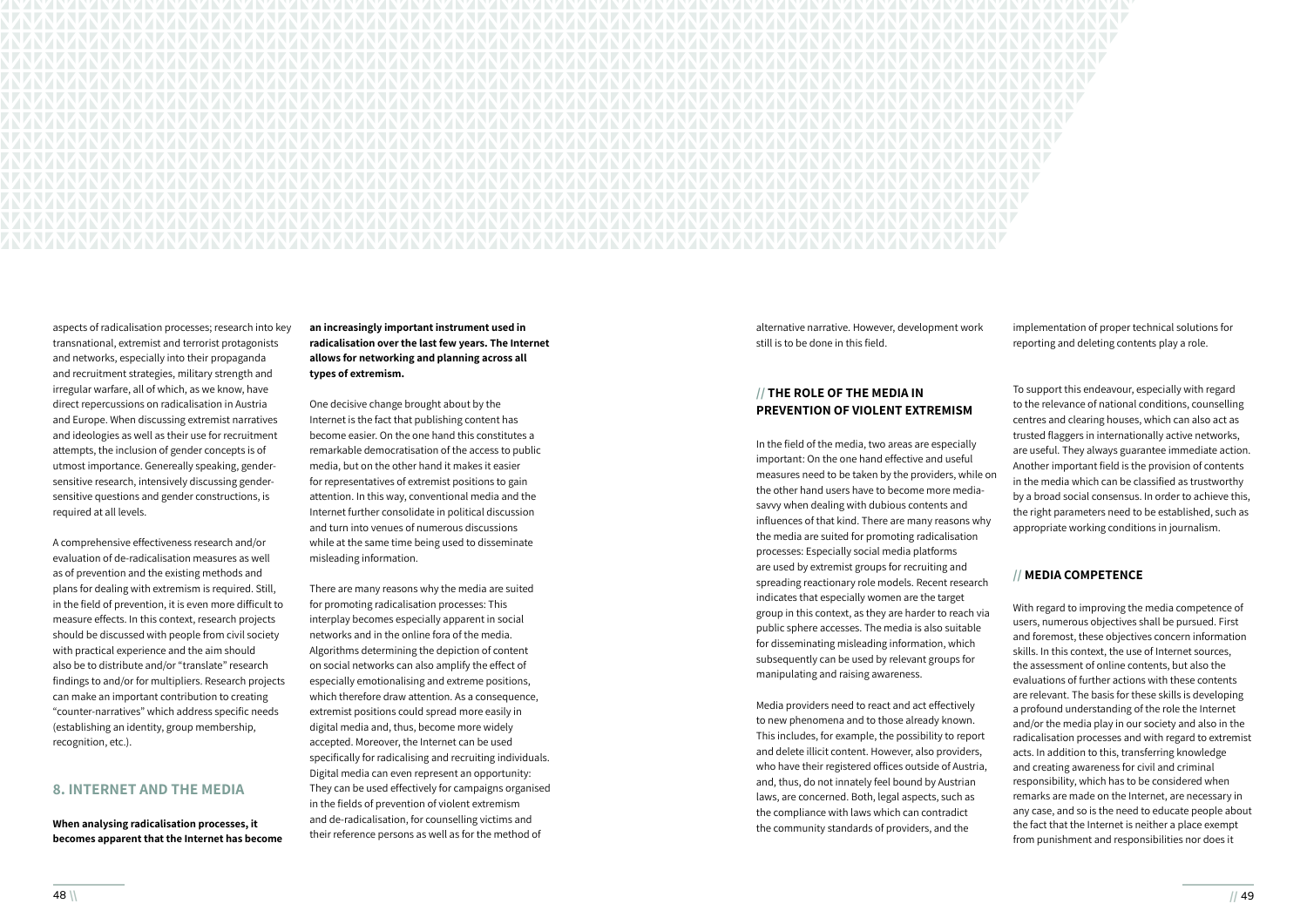In conjuction with this, knowledge should be enhanced while at the same time the practical life of democratic principles should be increased. What also plays a role in this respect is to be able to assess and evaluate the intention of why certain media content is spread. Likewise, proper media behaviour should be established, which ensures that you can also escape from your own filter bubbles in order to be exposed to different opinions. In order to arrive at this aim, an intensified interplay with the education system is required.



### provide complete anonymity.

### **// CREATION OF DIFFERENT NARRATIVES**

The media should play a special role in the prevention of violent extremism by e.g. spreading gender-specific counter-narratives and by raising awareness of individuals for the communication and recruitment strategies of extremist groups. Last but not least, a sustainable, comprehensive prevention of extremism will also depend on how societies deal with media realities. This becomes apparent, if you take into account the subjective sense of security experienced by the society.

On the one hand it is possible to raise the awareness of the reference persons of these users conducting extremist actions, with regard to how they can interpret their media forms of expression and/or how they can draw conclusions from it for dealing with the actors. On the other hand it is important to adopt

alternative narratives or de-radicalisation measures in mediatised public spheres. Even if the views of indivudals, who are already carrying out extremist actions, cannot be changed in mediatised public spheres, or these individuals cannot be swayed, it is nonetheless important to confront them with other ideas and views as well. However, effective measures for this field have yet to be tested, analysed and implemented.

### **9. GENDER**

**Over the last couple of decades, extremist ideologies have increasingly counted on terrorist acts with the aim of polarising and destabilising society. Even though gender equality and human rights had thus been called into question, CVE (Countering Violent Extremism) programmes barely took notice of the phenomenon. In the meantime, increasing evidence has emerged that CVE strategies and related methods, which want to continue without gender-sensitive approaches, not only are inefficient, but do also undermine the rights of women.**

At the same time, societies with greater gender equality are more resilient to violent extremism<sup>22</sup>. This effect has to be harnessed at all levels of society, if the aim is to prevent violent extremism in a meaningful and sustainable way.

Taking gender aspects into account means to not exlude any part of "reality", to adress all sexes

equally and to negotiate and respect role models in various forms. The demand to apply genderspecific approaches and measures in the prevention of extremism arises from various findings which are related to each other. Rigid role models which have been passed on for generations do not leave the parent generation a lot of leeway in the field of the personal development of boys and girls. Thus, alternatives to the classic role models are enforced, occasionally also by psychological and physical violence, even though in these cases the gender aspect often falls victim to simplified categories of "visible masculinity" and "invisible feminity". Only recently, which is rather late in any case, international research has started to follow up on the links between socialisation under the conditions of domestic violence and ensuing radicalisation processes.

gender topics, which is why conciously taking up this topic is a necessary prerequisite for a successful prevention strategy. A general marginalisation of gender issues makes it easy for extremist ideologies to build on this shortfall:

They use exactly this issue as their starting point and thus, pursue recruiting channels for women and men, which sometimes differ.

Not least, though, do rigid norms of masculinity and feminity hamper peaceful approaches in conflict management. Such patterns can, in further consequence, appear as a factor generally boosting violence, for instance in form of peer violence or violence against women, and they can promote the development of enemy stereotypes (e.g. islamophobia, homophobia). In a nutshell: individual and complex conflicts preceding radicalisation processes are often unconsciously influenced by them, e.g. social classification, ethnic group, access to education, financial resources and religion. **ORIENTATION FOR THE FUTURE** In practice, the capacity of women in the fields of prevention and rehabilitation, especially in their role within the family, has become increasingly important, as women are the first instance of socialisation adolescents have most direct access to.

In addition to this, radical groups generally take advantage of the fact that women oftentimes are not assigned the role of a politically active individual and therefore, they are less in the focus of or under observation by the security structures – that is why women are also used for carrying out acts of violence. According to current research reports, potential female extremists should not benefit from a positive "security bias", especially with regard to the expected increase of returnees.

The action plans which have been developed for the prevention of violent forms of extremism always have to also focus on gender-specific discrimination and exclusion mechanisms. In this case, an intersectional approach is required which keeps the various forms of discrimination and privileges and their connections under review without hierarchising

# **// PRACTICAL EXPERIENCE AS A MEANS OF**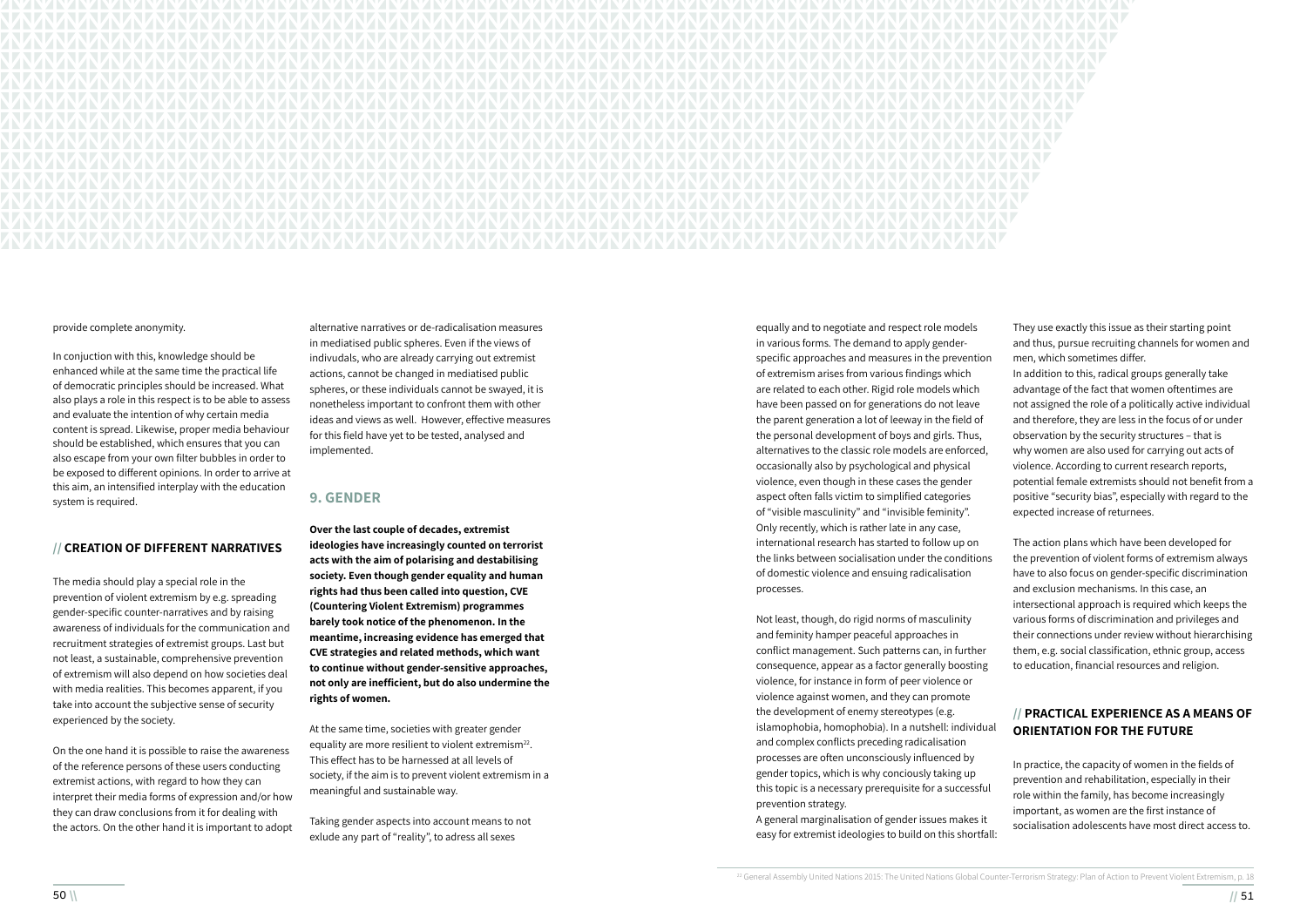

In the framework of grassroots projects, gender has thus been increasingly taken into account, for instance by enshrining differentiated approaches regarding family systems in local prevention measures. Consequently, existing projects use the potential of mothers and fathers to protect their children from radical extremism. In addition to this, there are projects, for instance within the framework of Open Youth Work, in which male and female identities and role models are being worked on. Hence, this debate is directly related to the prevention of extremism, as in this context, people are made aware of gender stereotypes which can be reflected upon, acceptance for different gender identities is created and thus, important prerequisites for gender equality in society can be established.

Numerous experts demand that gender aspects and dynamics have to be included into prevention work, as they are decisive factors of an ideological attitude and pivotal when individuals consider turning to extremism.

That is why a comprehensive understanding of the perceptions of gender roles and the narratives is so important, as they are the foundation forming the methods individual extremist ideologies use when addressing specific target groups. Thus, cooperating with and supporting institutions which have established themselves with gender-specific approaches in the field of prevention of violent extremism is recommended. The knowledge gained shall be discussed with different actors from the fields of politics, education, the civil society and

religion and summarised into measures, which can be conveyed to all social levels.

Based on the knowledge that rigid gender norms present a fertile nourishing ground for various forms of extremism, it is important that at a government and social level, the goal remains to strive for comprehensive gender equality and for the plurality of gender and gender roles, as it is only in this way that resilience to any propensity for violence can be increased, as it has already been proven.

Not only in the context of family but also in civil society have women played their role. A systematic enhancement of the capacity of this female potential allows for prevention strategies to be implemented timely and effectively. Even in rehabiliation the two areas of family and civil society assume considerable importance by promoting female leadership and therefore, they have to be identified, recognised and implemented as part of an effective and innovative counter-terrorism strategy. If nothing else, it will be of vital importance to which extent a gendersenisitive approach will also be able to keep the complementary role of men as stakeholders within the family and their functions in civil society under review. At the level of primary prevention, measures in favour of gender equality are indispensable and have to be incorporated into the national prevention strategy. Both in secondary and tertiary prevention, the critical reflection of the roles of men and women plays an important role, as it can, for instance, counteract a rigidly heteronormative gender ratio.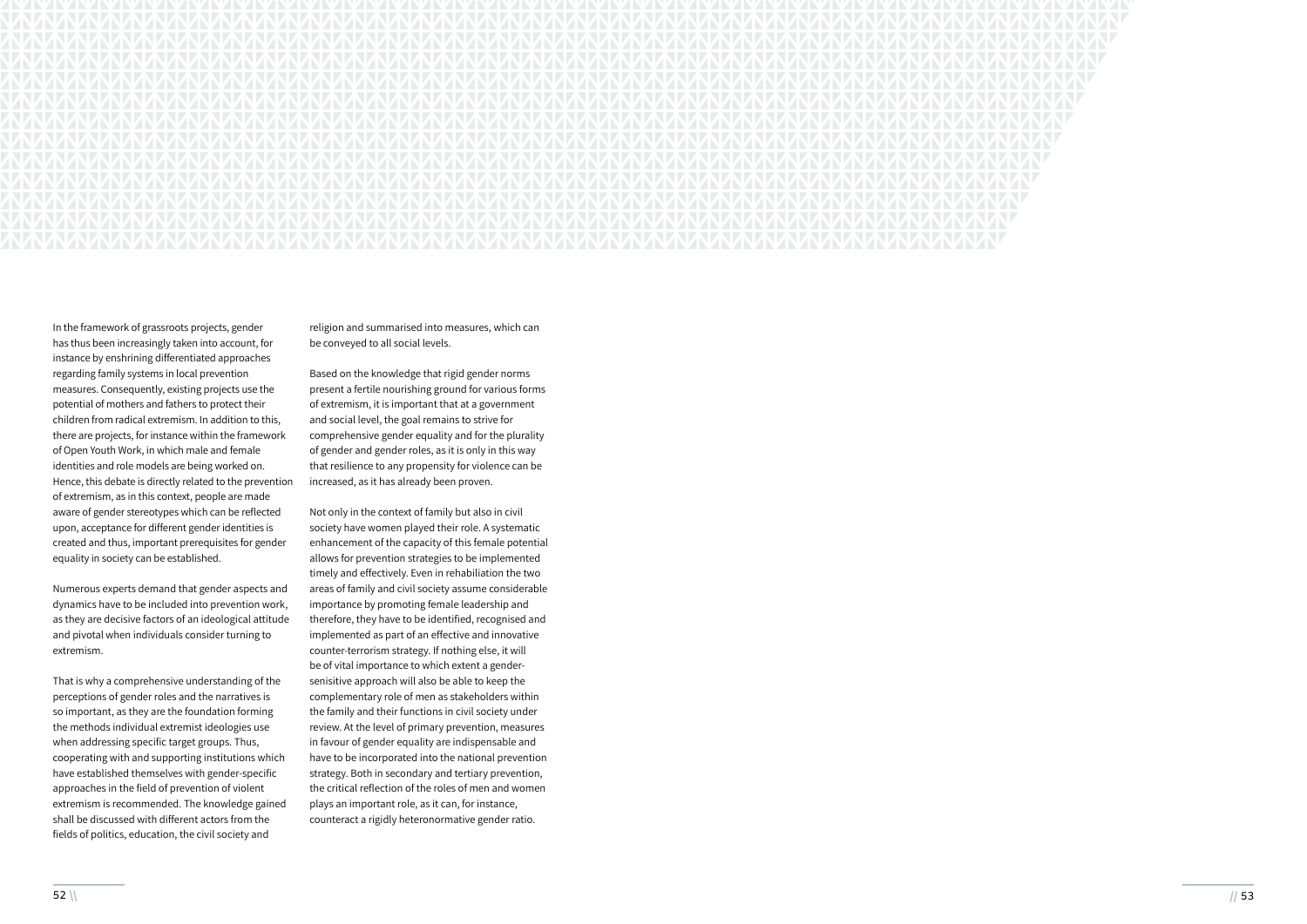

# **// REFERENCES** • Allgemeine Erklärung der Menschenrechte (Universal Declaration of Human Rights) (A/RES/217, UN-Doc. 217/A-(III)), URL: http://www.un.org/depts/german/menschenrechte/aemr.pdf [last accessed 24/01/2018]

• AMS (2018): Arbeitsmarktdaten im Kontext von Bildungsabschlüssen (Labour market data in the context of educational qualifications): http://www.ams.at/\_docs/001\_am\_bildung\_0218.pdf, [last accessed

• BMGF (2017): Gesundheitsziele Österreich. Richtungsweisende Vorschläge für ein gesünderes Österreich - Kurzfassung. Wien 2012, Ausgabe 2017 mit aktualisiertem Vorwort. (Federal Ministry for Labour, Social Affairs, Health and Consumer Protection - BMGF (2017): Austrian Health Targets. Guiding proposals for a healthier Austria – Abridged Version. Vienna 2012, edition 2017 with an updated foreword.) [online]. https://gesundheitsziele-oesterreich.at/website2017/wp-content/uploads/2017/06/gz\_kurzfassung\_

• BMGF (2017): Gesundheitsziel 9, Psychosoziale Gesundheit bei allen Bevölkerungsgruppen fördern, Bericht der Arbeitsgruppe. Wien, (Federal Ministry for Labour, Social Affairs, Health and Consumer Protection - BMGF (2017): Health Target 9, "To promote psychosocial health in all population groups", Report of the working group. Vienna,) https://www.bmgf.gv.at/cms/home/attachments/6/4/6/CH1452/

- 
- 21/08/2018]
- de\_20170626.pdf. [last accessed 10/04/2018]
- CMS1456918040083/gz9\_psychosoziale\_gesundheit\_foerdern.pdf [last accessed 10/04/2018]
- 2017)
- 
- jugend/jugendarbeit.html [last accessed 21/08/2018]

• BMGF (2017): Gesundheitsziel 6, Gesundes Aufwachsen für alle Kinder und Jugendliche bestmöglich gestalten und unterstützen, Bericht der Arbeitsgruppe. (Federal Ministry for Labour, Social Affairs, Health and Consumer Protection - BMGF (2017): Health Target 6, "To ensure conditions under which children and young people can grow up as healthy as possible", Report of the working group. Vienna 2014, edition

• Bundesgesetz zur Integration rechtmäßig in Österreich aufhältiger Personen ohne österreichische Staatsbürgerschaft (Integrationsgesetz – IntG) (2017) (Federal Act on the Integration of Individuals Legally Residing in Austria Without Having the Austrian Citizenship (Integration Act – IntG ) ( 2017)): http://www. ris.bka.gv.at/GeltendeFassung.wxe?Abfrage=Bundesnormen&Gesetzesnummer=20009891, 21/08/2018

• Bundeskanzleramt, Bundesministerium für Frauen, Familien und Jugend (Federal Chancellery, division Families and Youth and Women's Affairs and Equality): https://www.frauen-familien-jugend.bka.gv.at/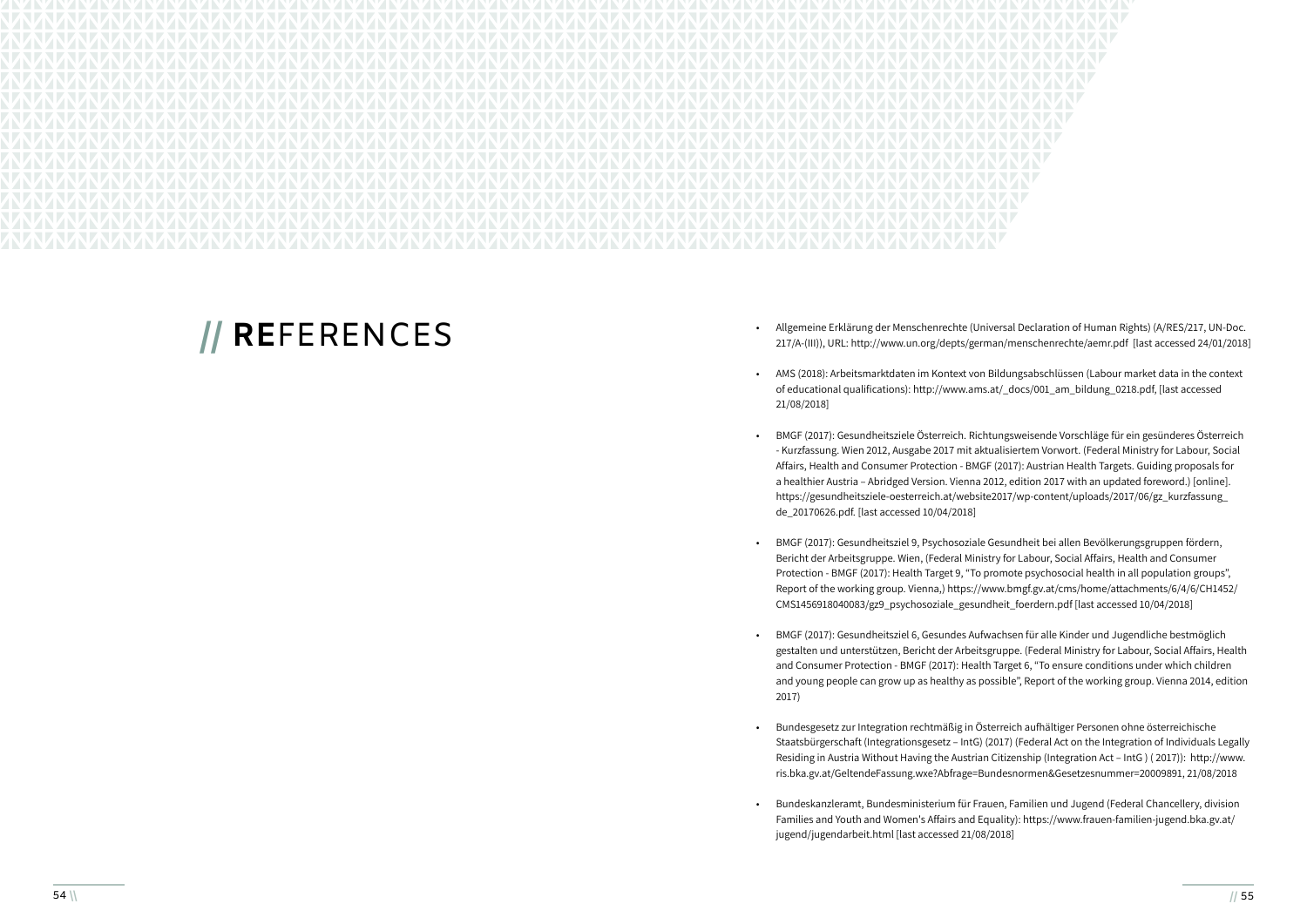

- Erklärung zur Förderung von Politischer Bildung und der gemeinsamen Werte von Freiheit, Toleranz und Nichtdiskriminierung, Informelles Treffen der Bildungsminister der EU, Paris (2015) (Declaration on the promotion of political education and the common values of freedom, tolerance and non-discrimination, informal meeting of the ministers of education of the EU, Paris (2015)): http://ec.europa.eu/dgs/ education\_culture/repository/education/news/2015/documents/citizenship-education-declaration\_ de.pdf [last accessed 21/08/2018]
- EU (2001): Gemeinsamer Standpunkt des Rates vom 27. Dezember 2001 über die Anwendung besonderer Maßnahmen zur Bekämpfung des Terrorismus. (EU (2001): Council Common Position of 27 December 2001 on the application of specific measures to combat terrorism.) Available at: https://publications. europa.eu/en/publication-detail/-/publication/b34a987f-fe93-4629-b853-01598b3fb2ce/language-de, [last accessed 26/04/2018]
- Mitteilung der EU-Kommission an das Europäische Parlament, den Rat, den Europäischen Wirtschaftsund Sozialausschuss der Regionen, "Prävention der zu Terrorismus und gewaltbereitem Extremismus führenden Radikalisierung: Verstärkung der EU-Maßnahmen", Brüssel (2014) (Communication of the European Commission to the European Parliament, the Council, the European Economic and Social Committee of the Regions, "The prevention of radicalisation leading to terrorism and violent extremism: reinforcement of the EU action", Brussels (2014)): http://www.europarl.europa.eu/meetdocs/2009\_2014/ documents/com/com\_com(2013)0941\_/com\_com(2013)0941\_de.pdf, [last accessed 25/05/2018]
- ÖIF-Österreichischer Integrationsfond, Nationaler Aktionsplan für Integration 2009, Präambel, S.2,(2009) (Austrian Integration Fund (ÖIF), National Action Plan for Integration 2009, preamble, p. 2 , (2009)): https://www.bmeia.gv.at/fileadmin/user\_upload/Zentrale/Integration/NAP/Bericht\_zum\_Nationalen\_ Aktionsplan.pdf [last accessed 13/04/2018]
- RAN Strategiepapier (2016): Entwicklung eines lokalen Präventionsrahmens und Leitprinzipien (RAN strategy paper (2016): Development of a local prevention framework and guiding principles): https:// ec.europa.eu/home-affairs/sites/homeaffairs/files/what-we-do/networks/radicalisation\_awareness\_ network/ran-papers/docs/policy\_paper\_developing\_local\_prevent\_framework\_guiding\_112016\_de.pdf, [last accessed 25/05/2018]

• RAN YF&C (2017): Strengthening community resilience to polarization & radicalization. https://ec.europa. eu/home-affairs/sites/homeaffairs/files/what-we-do/networks/radicalisation\_awareness\_network/ about-ran/ran-yf-and-c/docs/ran\_yf\_c\_strengthening\_community\_resilience\_29-30\_06\_2017\_en.pdf [last

• RAN (2016): RAN issue paper 04/01/2016: The Root Causes of Violent Extremism, Radicalisation Awareness Network. https://ec.europa.eu/home-affairs/sites/homeaffairs/files/what-we-do/networks/radicalisation\_ awareness\_network/ran-papers/docs/issue\_paper\_root-causes\_jan2016\_en.pdf [last accessed

- accessed 10/04/2018]
- 10/04/2018]
- [last accessed 25/05/2018]
- 24/01/2018]

• The Global Counter-Terrorism Strategy in the form of a resolution and an annexed Plan of Action (A/ RES/60/288), (2016): https://www.un.org/counterterrorism/ctitf/en/un-global-counter-terrorism-strategy,

• Übereinkommen über die Rechte des Kindes (1989) (Convention on the Rights of the Child (1989)): https:// treaties.un.org/Pages/ViewDetails.aspx?src=TREATY&mtdsg\_no=IV-11&chapter=4&lang=en [last accessed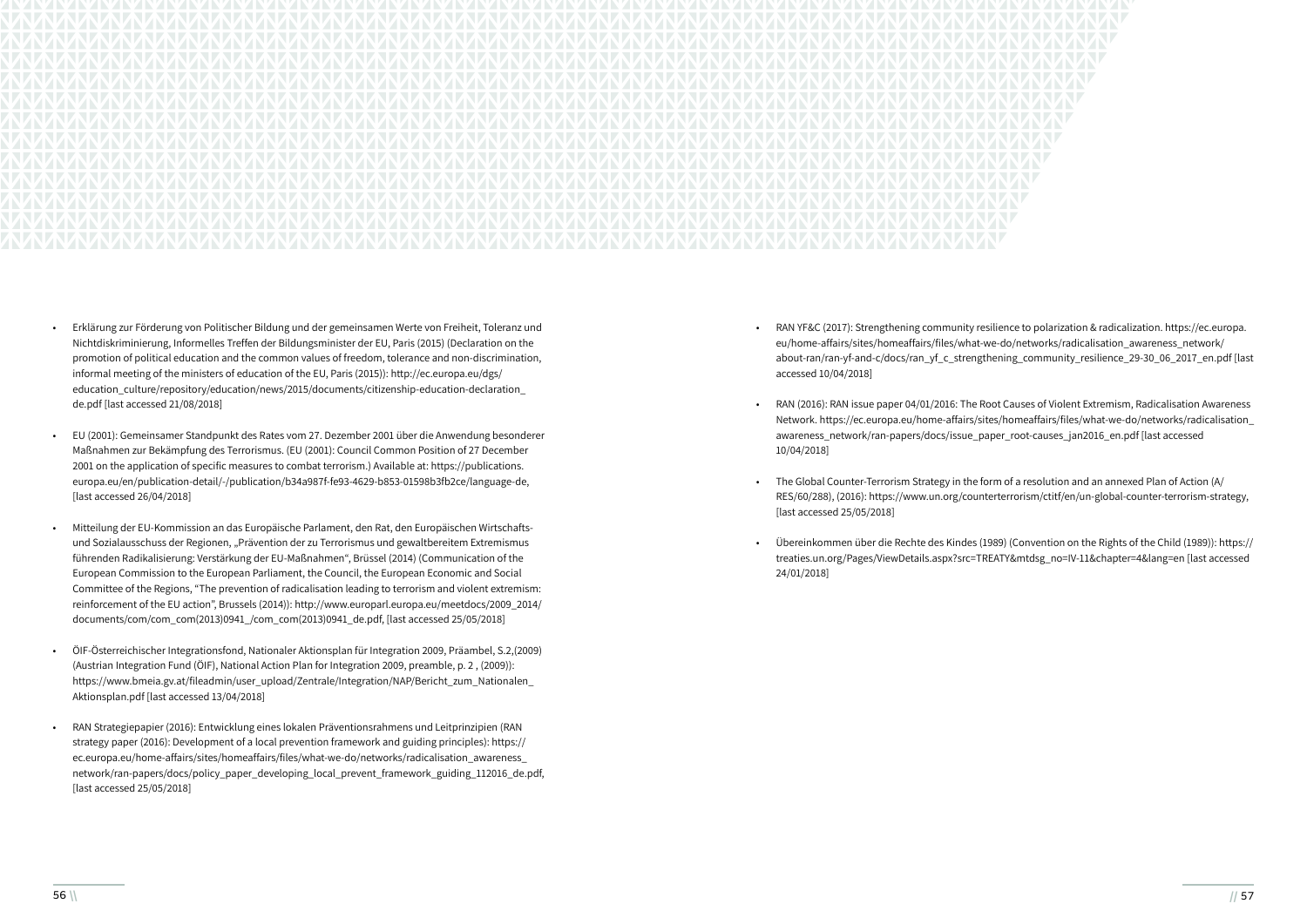

# **// LEGAL NOTICE** Media owner:

"National Network for Prevention and Countering Violent Extremism and De-radicalisation" (BNED)

### **Coordination:**

Federal Ministry of the Interior (BMI) Federal Agency for State Protection and Counter Terrorism (BVT) Herrengasse 7, 1010 Vienna Telephone: +43 (0)1-531 26-0

### **Design:**

Federal Ministry of the Interior, I/6 – Social Media

**Printed by:** 

Digital printing centre of BMI Herrengasse 7, 1010 Vienna



Cofinanced by the Internal Security Fund